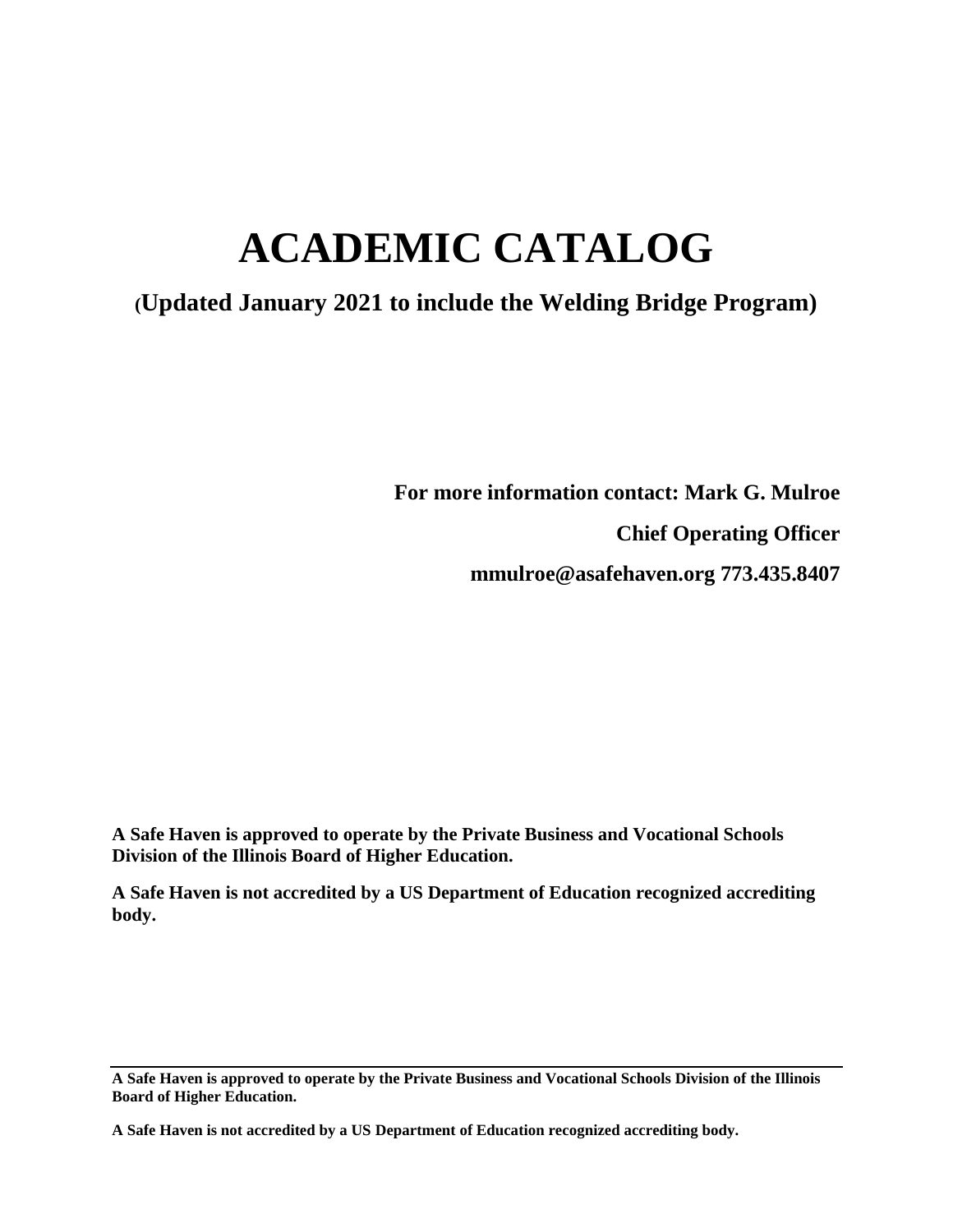Welcome to A Safe Haven's Education and Center for Workforce Development - Creating Your Success Story

We're so glad you're exploring career training at A Safe Haven Foundation as the place to start a new chapter in your life. We hope you will find A Safe Haven's Job Training program has much to offer, in addition to its workforce development initiatives.

Everyone wants a career they love. Regardless if you're a recent high school graduate, seasoned workforce professional looking to make a career change, member of the military or a parent, a career where you can be successful is something we all aspire to have, or in need of safe Affordable Housing or Behavioral Health Counseling, A Safe Haven understands this - and that's why we've been the place to come for Career Training.

ASH was founded in 1994 and has been licensed by the State of Illinois to provide substance abuse treatment services since 2001. For over 20 years ASH has been committed to helping people transform their lives from one of alcoholism, addiction and crime to self-sufficiency in sobriety with gainful, living wage employment and affordable housing. In a safe and supportive treatment environment, clients are able to identify and address the root causes of criminal thinking and behavior. ASH seeks to stabilize individuals, unite families, strengthen neighborhoods, and create vibrant, viable communities.

Our Continuum of Care program allow youth, young adults and adult men and women to earn a High School Diploma, Certification in Culinary Arts and Welding faster so you can enter the workforce sooner.

There's no better time to pursue the career training you've always wanted, and our Workforce Development Employment Specialists are prepared to help you during the enrollment process, and can walk you step-by-step through the necessary requirements needed to become an A Safe Haven Alumni.

Thank you!

A Safe Haven is approved to operate by the Private Business and Vocational Schools Division of the Illinois Board of Higher Education.

A Safe Haven is not accredited by a US Department of Education recognized accrediting body.

**A Safe Haven is approved to operate by the Private Business and Vocational Schools Division of the Illinois Board of Higher Education.**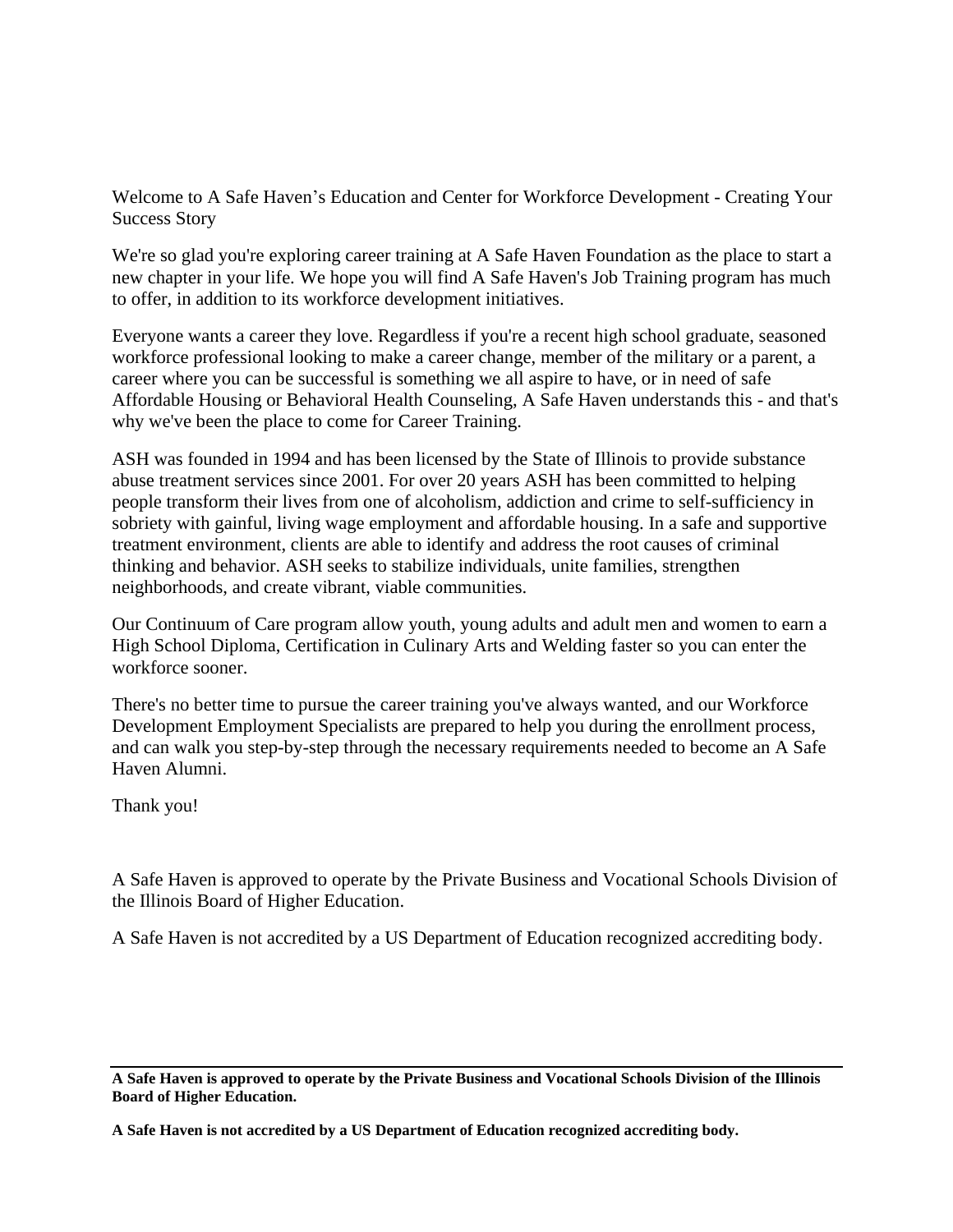# **WELDING BRIDGE PROGRAM/WELDING BRIDGE TRAINING CURRICULUM OUTLINE/JOB READINESS TRAINING PROGRAM/**

# **The Welding Bridge Program**

ASHF's Bridge Welding is patterned after the research-based Integrated Education and Training (IET) model. As defined in WIOA Section 203(11), we will "provide Adult Education and Literacy (AEL) activities concurrently and contextually with workforce preparation activities and workforce training in [Welding] for the purpose of educational and career advancement." ASHFs primary objective is to address the education and workforce training needs of low-skilled adults (at least a 6-grade reading level) who reside in the Chicagoland are. We endeavor to increase the economic power of Chicagoland families by helping participants earn an industry-recognized certification in Welding. Our expected outcomes during the grant period are:

- participants will be TABE tested and receive an education and career plan;
- participants will enroll in the Bridge Welding course;
- participants will increase their measurable skills gain by one grade level;
- the participants will earn an industry-recognized certification
- the participants will gain employment or enroll in a post-secondary program by the end of the grant period.

The IET model aligns with ASHFF's established practices and enables our low-level (concerning educational functioning levels) participants to quickly and successfully transition into highdemand industries that pay living wages, such as Welding.

The Bridge program will not cause any adverse effects on our existing program courses. The Bridge Welding program or course of study will allow individuals with low educational skills who are interested in this career pathway to enter it. This course of study will "provide Adult Education and Literacy (AEL) activities concurrently and contextually with workforce preparation activities and workforce training in [Welding] for the purpose of educational and career advancement." Once the individual or student attains the education and workforce preparation skills, they will transition into our existing Welding program. As a result, the Bridge Welding will grant opportunity and access to those individuals who may not had received the chance to obtain the essential knowledge and skills otherwise

ASHF received approval from the Illinois Board of Higher Education for our welding program to be formally classified as a private vocational school - a critical step towards longterm financial sustainability of our vocational skills training programs.

**A Safe Haven is approved to operate by the Private Business and Vocational Schools Division of the Illinois Board of Higher Education.**

**A Safe Haven is not accredited by a US Department of Education recognized accrediting body.**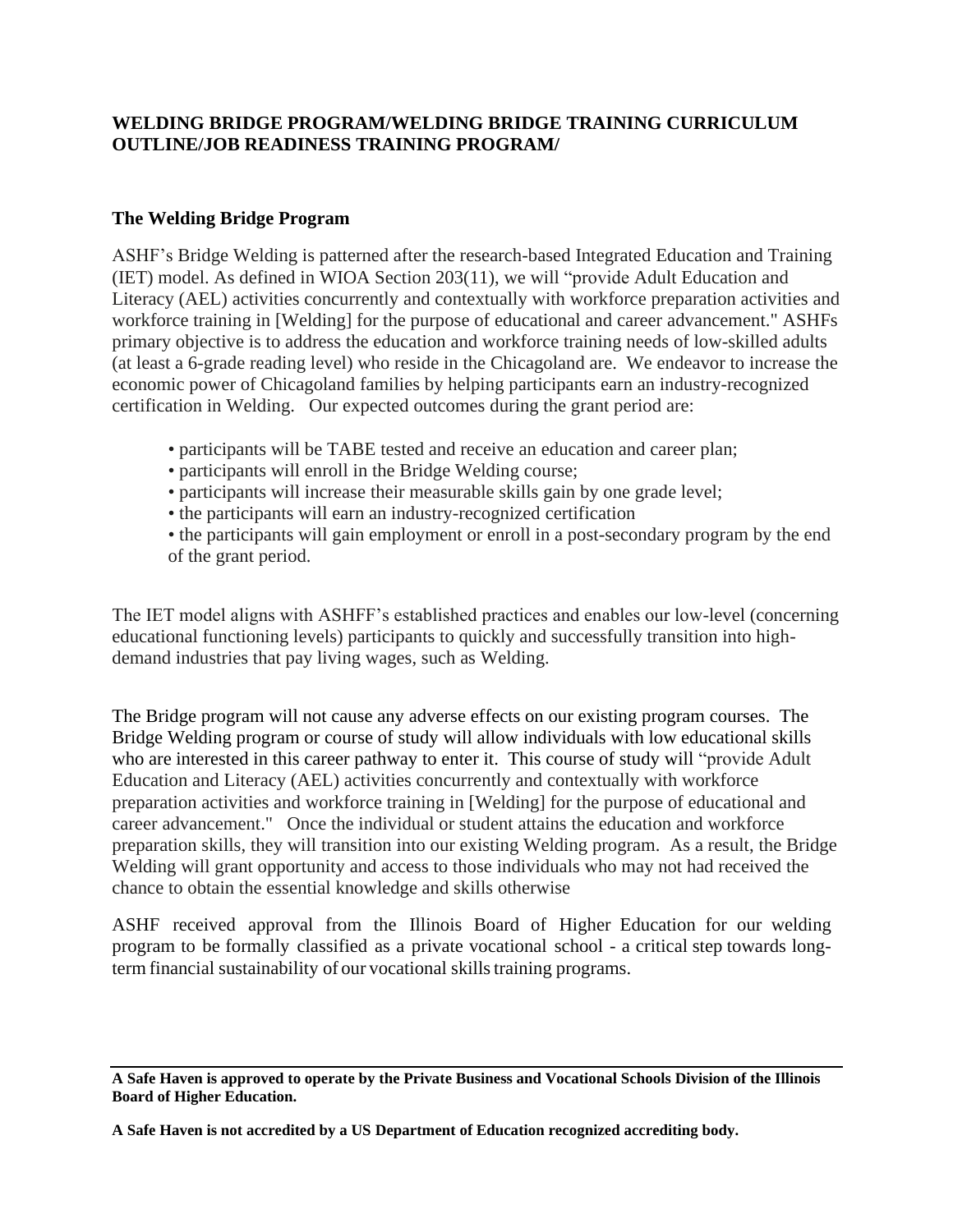ASHF's technical curriculum is industry-driven and offers trainees opportunities to earn the OSHA 10 certification and the American Welding Society AWS GMAW qualification. The goal of the 14-Week Welding Job Training, Placement and Retention program is to provide instruction for homeless, unemployed ex-offenders to learn vocational and life skills that will prepare them for entry-level positions in the metalworking industry and reduce their risk of recidivism. ASHF's welding program increased the number of sector-based, vocational skills programs available, while addressing the skills gap in the metal fabricating industry that has created a critical skills shortage and has left many positions unfilled.

Obtaining industry credentials is a vital component of the welding training program, and these credentials help make trainees, who are new to the manufacturing field and/or ex-offenders who have more significant barriers to employment, more competitive in the job market. Trainees testfor the OSHA 10Certification mid-point inthe training, and trainees who complete the course test for the AWS through Jane Addams Resource Corporation.

ASHFs licensing certification requirement remains the same for the proposed Welding Bridge programs as it does for the Welding Training Program. The Welding Bridge program allows for students to enter the career pathway program and receive the necessary knowledge and skills in Welding with at least a  $6<sup>th</sup>$  grade reading and math level. Contrast to the Welding training program, a student must have a  $10<sup>th</sup>$  grade reading and math level. Due to the educational reequipments for Welding, the Bridge Welding program will run longer than the 14-week Welding Training Program. The Welding Bridge curriculum will be comprised of the following components: Adult Education & Literacy, workforce preparation activities and the occupational skills piece, which is Welding. We anticipate that Bridge Welding program combined with the original Welding training program will be at least 24 weeks.

**WELDING BRIDGE ADMISSIONS REQUIRMENTS**: The requirements for admission to the proposed Bridge Welding program are as follows- Residents of ASHF or community members of the Chicagoland area who are unemployed or underemployed, do not hold an AWS MIG certificate, and are at least 18 years of age must score at least a 6th grade in reading and math on the approved NRS assessments to be eligible for the program. In addition, participants do not have to hold a high school diploma to enroll in the Welding Bridge program.

**PROGRAM / COURSE OBJECTIVES**: The Welding Bridge Program is a 24-week program designed for low level learners who desire to be employed as a Welder. This program will also provide students with the support services (i.e., tutoring, guidance counseling as defined by ICCB, referrals to housing, food, mental & physical health services, etc.) needed to successfully complete the program. The objective of this course is to provide low-level learners with the opportunity to obtain the essential knowledge and skills to become AWS certified, so that they may attain gainful employment. This course will provide contextualized instruction in reading, writing, and math that is specific to Welding. It will also provide work readiness content, workforce preparation activities, soft skills, and the necessary occupational skills needed to become AWS certified.

**A Safe Haven is approved to operate by the Private Business and Vocational Schools Division of the Illinois Board of Higher Education.**

**A Safe Haven is not accredited by a US Department of Education recognized accrediting body.**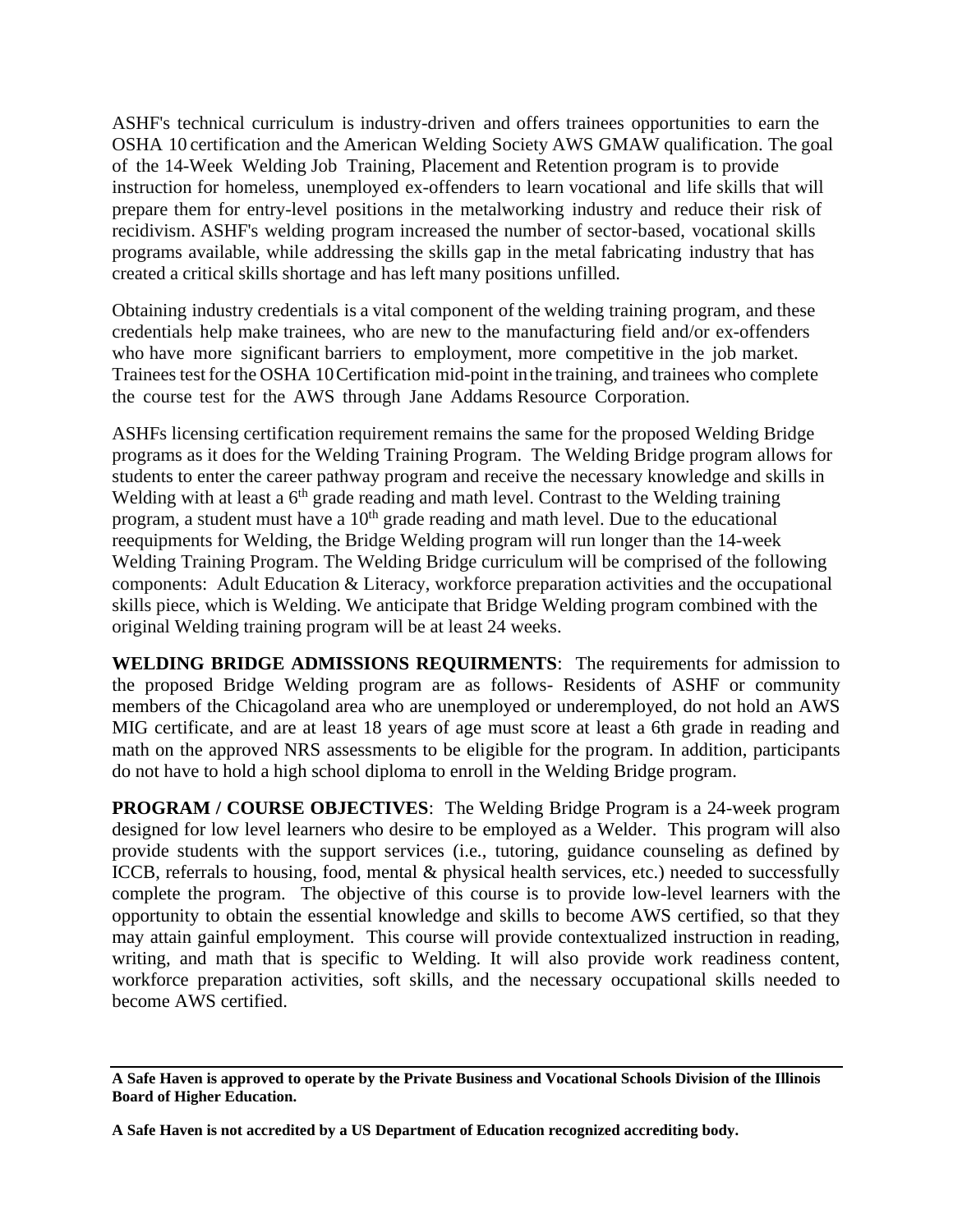The class hours will be spent between the classrooms at 2750 and on the shop floor with trainees focusing on hands-on competency-based training. Classroom instruction will include interpretation of welding drawings and symbols, types of joints and types of welds. ASHF will provide all materials, supplies, tools, safety gear, and testing fees for trainees during their training. When possible, ASHF will also provide weekly CTA fare cards during training and for the first two weeks after job placement to ensure that trainees are able to get to training and work. Trainees will not be required to pay anything out of pocket throughout the entire training. Trainees will be required to attend training at ASHF training center located at 2501 West Taylor Street. The facility is 25,683 sq. ft., of which 4,000 sq. ft. will be dedicated to the welding program. We have four separate welding booths that are equipped for MIG Welding. Over time, the plan is to expand the number of welding booths to build capacity and serve more clients and this will allow for the integration of more TI G and Stick welding and grinding skills into the training curriculum. The full curriculum follows:

# **PROJECTED INSTITUTUIONAL WELDING BRIDGE CALENDAR**

Cohort 1 : February 2021 -July 2021

Cohort 2: June 2021 – December 2021

LENGTH OF PROGRAM: The length of each Welding Bridge program cohort is 24 weeks.

# **WELDING CURRICULUM OUTLINE**

- **1. Integrated Education & Training Overview for Welding**
	- **a. Modules based in Education & Training.**
		- **i. Contextualized to Welding and Manufacturing**
			- **1. Vocabulary**
			- **2. Writing**
			- **3. Math**
	- **b. Industry Best Practices-Demonstrations**
		- **i. Observations & Modeling**
		- **ii. Field Visits**
		- **iii. Volunteer Opportunities**
		- **iv. Sample/Practice Daily Work Plan**
		- **v. Sample Print Reading and Welding Symbols**
		- **vi. Sample GMAW Process Principles Resource**

**A Safe Haven is approved to operate by the Private Business and Vocational Schools Division of the Illinois Board of Higher Education.**

**A Safe Haven is not accredited by a US Department of Education recognized accrediting body.**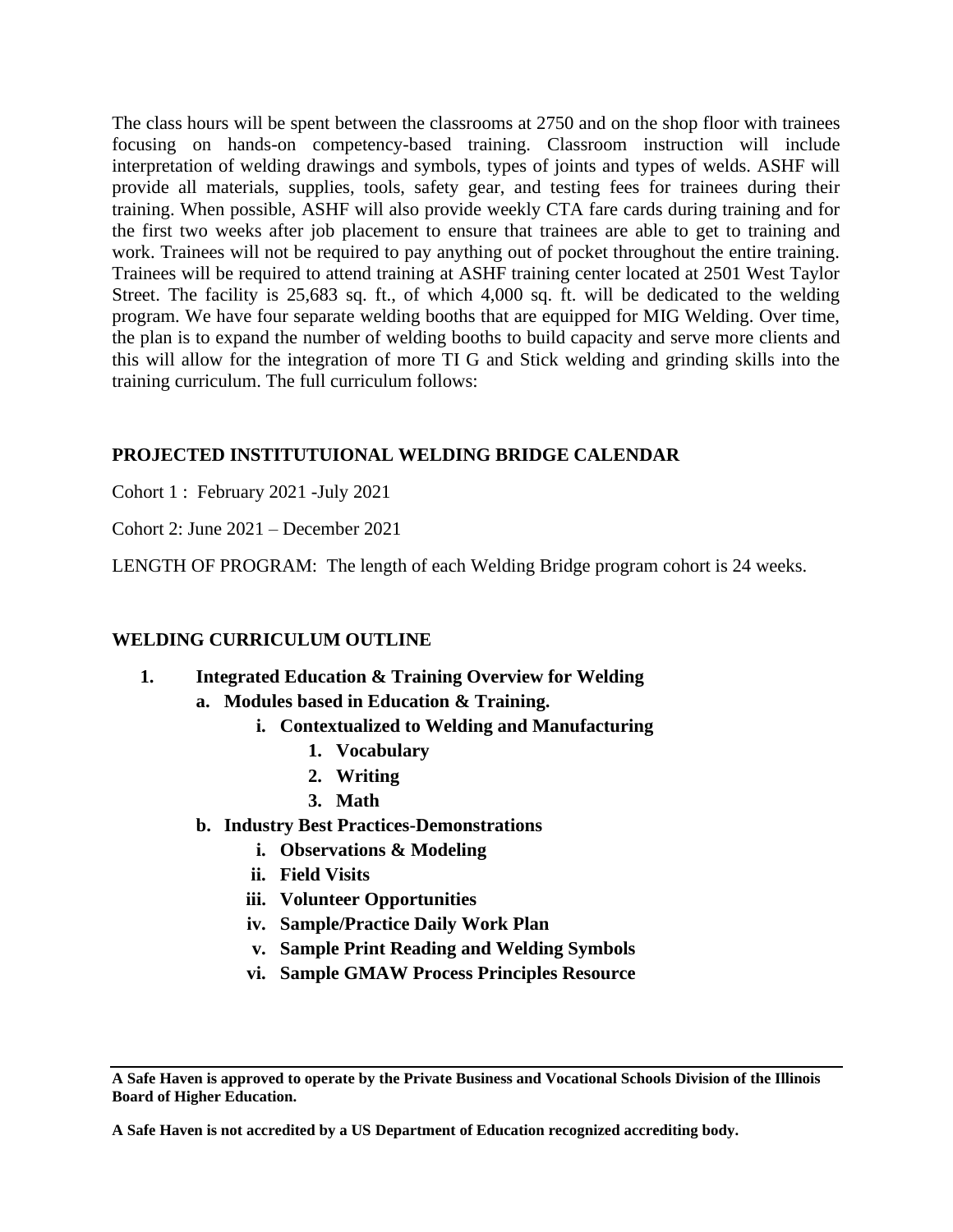- **2. Daily work plan**
	- **i. Hands-on Training**
	- **ii. Print Reading and Welding Symbols**
	- **iii. GMAW Process Principles Resource**
	- **iv. Completing work plans**
- **3. Credential**
	- **a. Preparing students for** 
		- **i. OSHA**
		- **ii. AWS D1. 3**
- **4. Tracking and Evaluation**
	- **a. Dashboard Indicator**
	- **b. Skills Inventory**
	- **c. Progress Tracker**
- **5. Completion of Student Projects**
- **6. Equipment**
- **7. Take Industry-Recognized Exam**

# **THE JOB READINESS MODEL**

The JOB READINESS model begins with three fundamental elements: attitudinal training, job development and placement services, and post-placement support. Once established, JOB READINESS affiliates have expanded to a comprehensive system of services that also includes social services for targeted groups of participants, and career advancement programs.

The JOB READINESS model is predicated on the therapeutic concept of self-help. As a result, it is important that a client be at least to some degree self-motivated for employment training and placement efforts to be successful. Professionals cannot give an individual inner will, desire, or ambition, but with skill and dedication, they can cultivate even the smallest seed of motivation and cause it to grow.

# **ATTITUDINAL TRAINING**

JOB READINESS's attitudinal training takes a no-nonsense, tough-love approach to employment preparation that goes well beyond traditional methods that teach clients how to complete a job application, write a resume, and dress appropriately for an interview. While these topics are covered during the intensive, three-week training program, JOB READINESS staff also stress rigorous self-examination, critical thinking, relationship building, self-discipline, and other life skills or "soft skills." The program encourages participants to take on personal

**A Safe Haven is approved to operate by the Private Business and Vocational Schools Division of the Illinois Board of Higher Education.**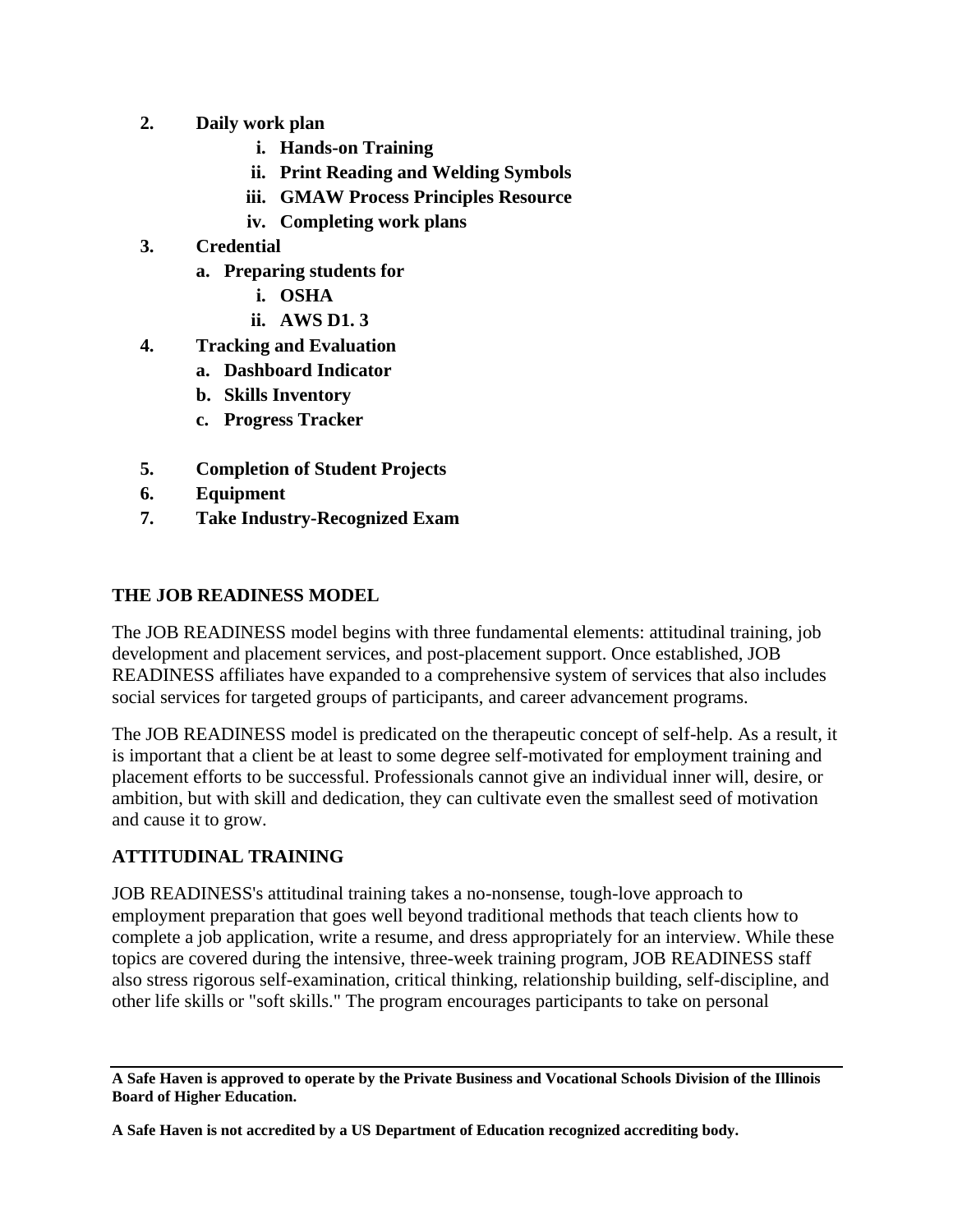responsibility and helps them to build or rebuild a sense of self-worth, a feeling of empowerment, and a willingness to accept constructive criticism.

Perhaps JOB READINESS's most significant contribution to the discourse on workforce development is the program's unique emphasis on the impact and value of attitudinal training. JOB READINESS's belief is that successful entry-level to semi-skilled job experiences are related more to attitudinal "soft skills" development than to technical "hard skills" development. Employers in every sector of the economy expect entry-level candidates to be self-motivated and possess strong interpersonal skills.

The JOB READINESS model calls for 120 instructional hours delivered over three to four weeks (see Appendix A: Core Curriculum Training Schedule Overview) in a learning environment that challenges clients to rid themselves of negative behaviors and mindsets that could hinder their success in the workplace. The curriculum covers self-awareness and goal setting, communication skills, working in teams, giving and receiving feedback, and appropriate workplace behavior and dress. All participants develop a resume, and practice interviewing skills and completing job applications. Computers and audio/visual equipment are used as training tools, and the classes are run to simulate the structure and demands of a real work environment. The average class size should be anywhere from twenty to thirty participants. Based on the nature of the activity and available staff resources, the staff to participant ratio in group sessions can range from one-toeight to one-to-thirty.

Participants seldom receive a stipend for participating in or completing any phase of the program. JOB READINESS's experience has demonstrated that persons truly interested in improving their current situation and actively participating in the program without pay are the caliber of individuals most likely to succeed in a professional position later. On a case-by-case basis, some individuals may be assessed by staff as having individual circumstances that warrant some form of emergency financial intervention. In such cases, emergency grants or loans may be provided if funds are available, but only if the grant or loan does not impact on any other part of overall program service prov1s1on.

Outside of the formal staff/participant interactions, JOB READINESS uses the support of volunteers for inclusion of their skills and services within the training curriculum. Employers, board members, and other professionals conduct seminars on various topics during the course of the training. These activities enable participants to spend time with role models and potential mentors, and also provide a forum for developing buy-in from outside interested parties.

Many of the issues clients face can be addressed in the group setting of the classroom. Individual needs are addressed in one-on-one sessions with training, job development and/or graduate services staff. Part of the focus of these meetings is on long term career development and guidance. Graduates are assisted in constructing their own customized career "road maps" that reflect their particular talents, skill sets, qualities, and aspirations.

**A Safe Haven is approved to operate by the Private Business and Vocational Schools Division of the Illinois Board of Higher Education.**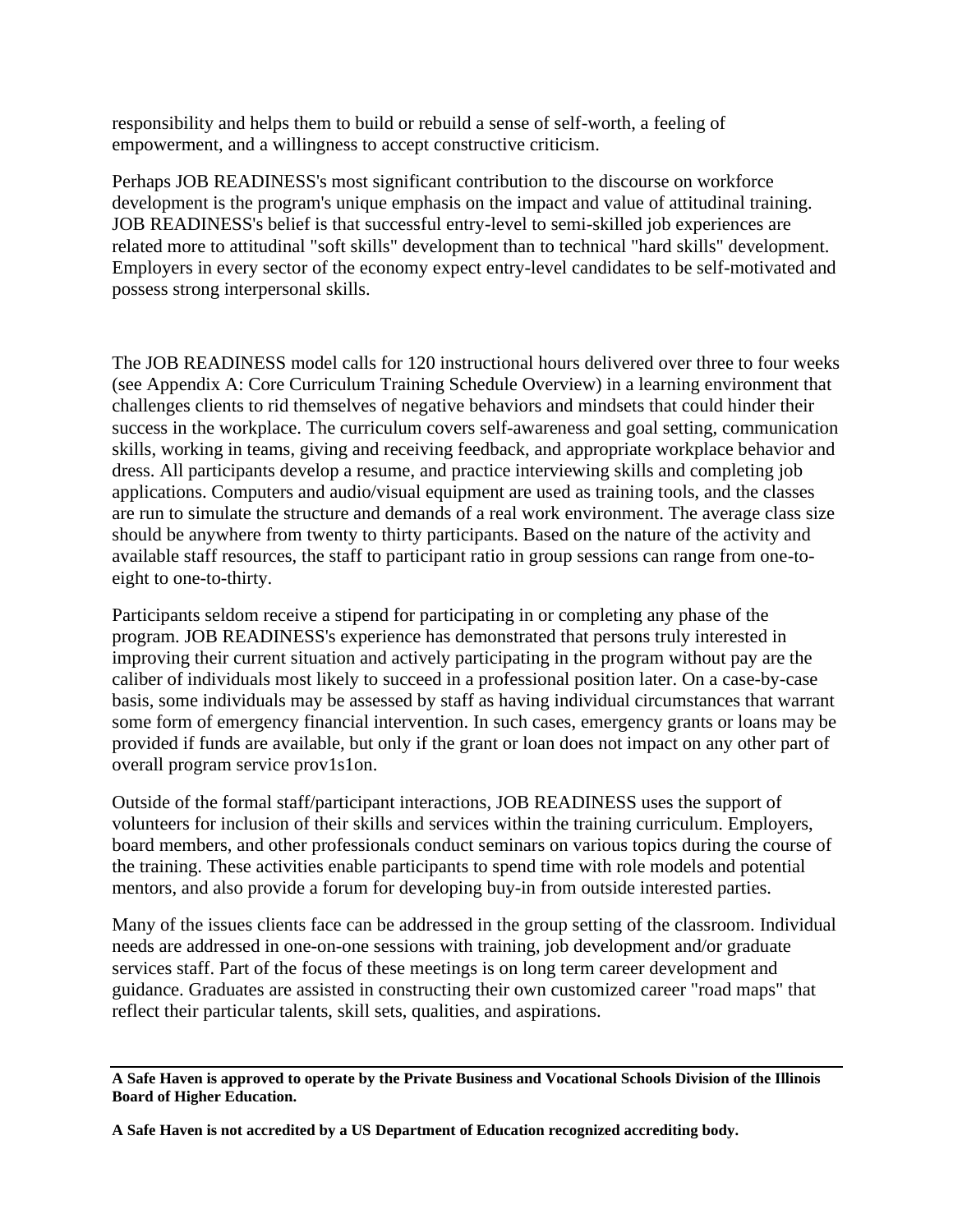Trainers distribute a formal feedback instrument that solicits anonymous recommendations for program improvements. The trainers review this valuable feedback and, whenever possible, incorporate appropriate recommendations into their training process.

Graduation ceremonies are held at the end of each training cycle where graduates are affirmed by their peers and the program staff, and afforded an opportunity to speak about their experience in the class. Invitations are often extended to families, friends, community members and employers to provide them with a "hands on" feel for the JOB READINESS experience and its commitment to the people it serves. The connection to family and friends strengthens the graduates' chances at remaining employed and being productive. The premise is that such shows of support from their families, friends and the larger community will go a long way towards adding to a graduate's incentive to stay employed, stay on track with their future goals and ultimately stabilize their lives.

JOB READINESS affiliates are expected to run their workshops with the approaches and principles that have developed from the original New York program, and to use some key curriculum elements. Within those basic outlines, however, affiliates have the flexibility to adapt the classes in order to meet the local needs of their populations. Affiliates will be asked to keep JOB READINESS National up to date with modifications they are using in the curriculum.

# **Job Development and Placement**

Upon completion of the training, participants move on to the job placement phase of the program. JOB READINESS staff are the primary source of job leads for graduates' first placements, although some graduates do secure employment through their own leads. An essential element of JOB READINESS's job development strategy focuses on the continual building of relationships with hundreds of companies, government agencies, and non-profit institutions for the purpose of securing job opportunities for its graduates. These jobs include the broadest possible spectrum of entry-level and semi-skilled positions, and placements extend from small to large employers. They must represent the wide range of interests demonstrated by JOB READINESS's clients and be attainable given their skill and experience levels. JOB READINESS affiliates place graduates in all sectors of the economy – financial services, information technology, hospitality, health, manufacturing, construction, etc. – in positions such as secretaries, back office support staff, basic computer service technicians, quality inspectors, assembly line workers, receptionists, maintenance personnel, retail clerks, customer service representatives, etc.

**A Safe Haven is approved to operate by the Private Business and Vocational Schools Division of the Illinois Board of Higher Education.**

**A Safe Haven is not accredited by a US Department of Education recognized accrediting body.**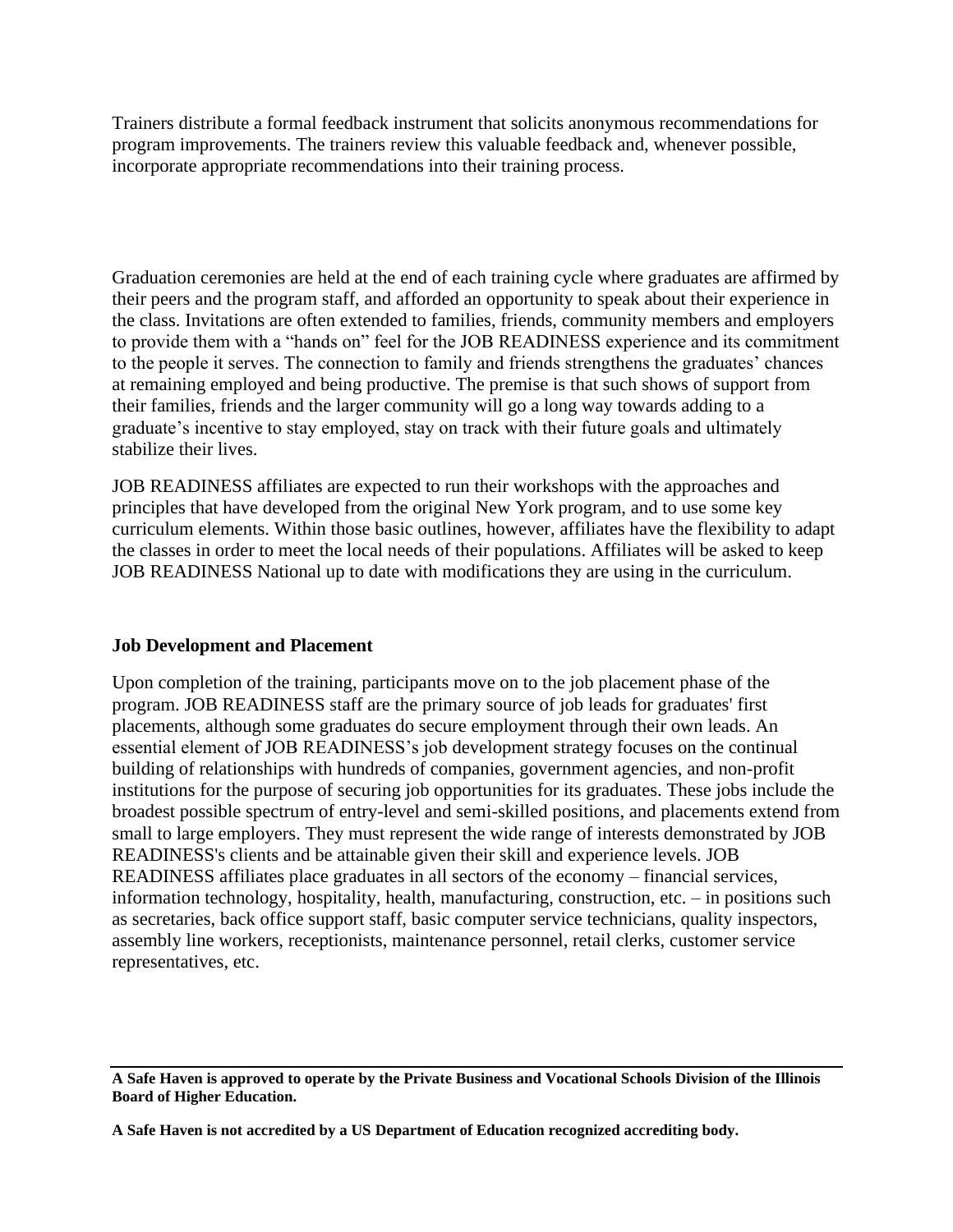The average graduate will take anywhere from three to six weeks to be initially placed on their first job by the job developer. Two keys to the success of placements are the proper matching of graduates to opportunities and the maintenance of good working relationships with employers. Job opportunities are stratified according to the graduate's potential at acquiring additional marketable skills, work hours, full-time/part-time schedules and whether the job is permanent or temporary. For example, it may be advantageous for a graduate to only work part-time while preparing for his or her GED.

Starting hourly wages usually range from six dollars an hour to ten dollars an hour. Emphasis is placed on employment opportunities that provide skill development and advancement potential for graduates. However, no job should be automatically viewed as "dead end" simply because it is inherently menial in nature or lacks significant advancement potential. Many graduates will either have no work history or a sporadic one at best. Often a graduate will need to be placed on one or more jobs whose primary purpose will be to establish stable attendance and performance, and the beginning of a work history. JOB READINESS's experience shows that some graduates will have to learn to "walk before they can run," and therefore no opportunity for employment should be dismissed out of hand. Using career plans and follow up strategies, staff work with clients to help them move on from these initial experiences to jobs that have the potential for career advancement.

JOB READINESS will share its procedures for working with employers with a new affiliate, and affiliates are expected to track data for national reporting. Beyond that, approaches to engaging employers will develop to respond to particular opportunities. There is a wide range of approaches that are used throughout the JOB READINESS network.

#### *Graduate Services*

Follow-up is a staple of the JOB READINESS model. JOB READINESS offers lifetime services to its graduates based on the understanding that stable employment for individuals who face significant barriers is a continual learning experience.

Follow up services begin as soon as a client is placed in a job. After placement, the job developer monitors the graduate's progress through personal phone contact and, where permissible, contact with the employer. Staff not only monitor a graduate's progress once they begin working, but also try to identify the tell-tail signs of problems that might be arising at the job site. Job developers are prepared at a moment's notice to arbitrate or broker any such difficulties. Should the graduate be threatened with or actually terminated, the job developer has to be prepared to

**A Safe Haven is approved to operate by the Private Business and Vocational Schools Division of the Illinois Board of Higher Education.**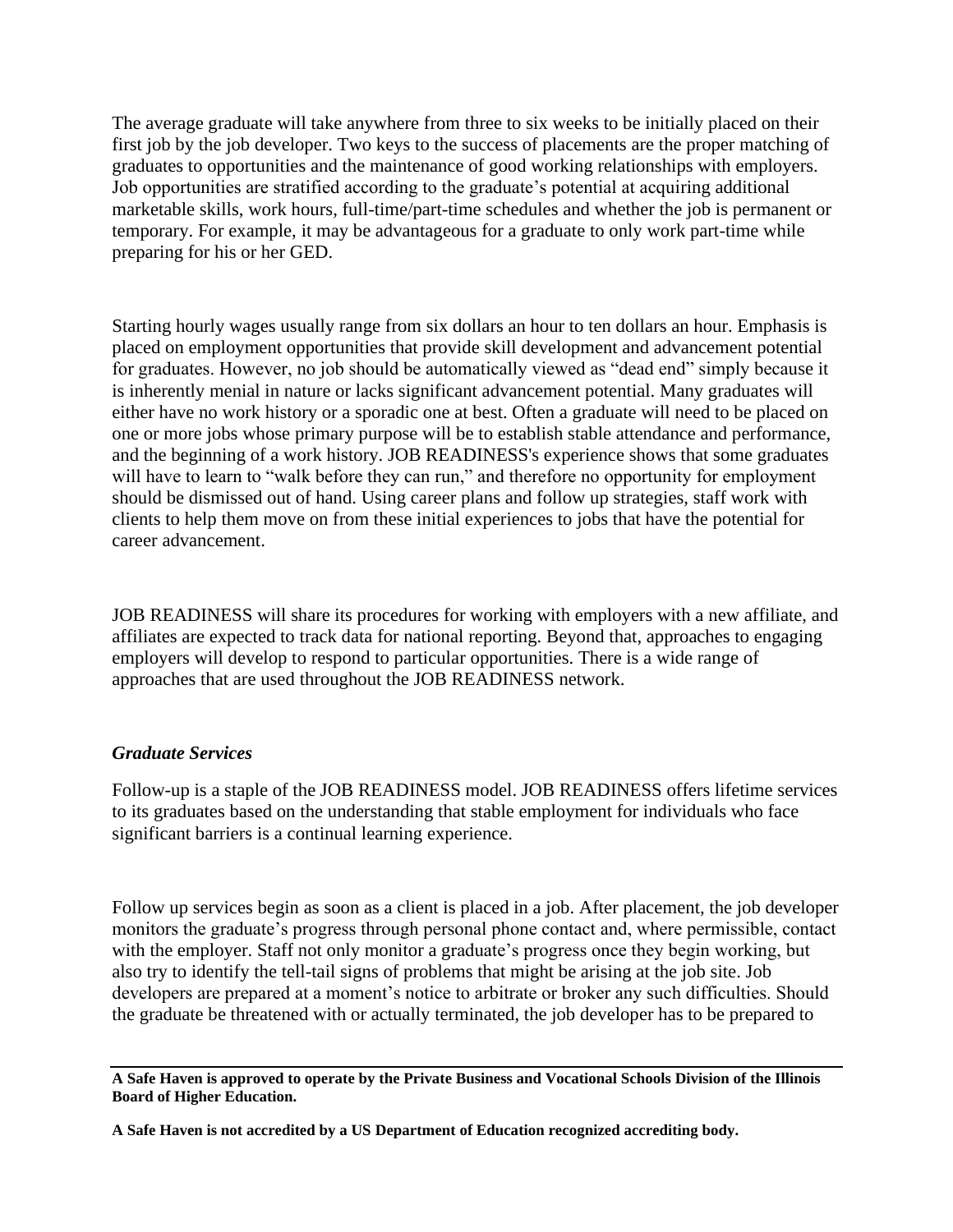provide replacement assistance for the graduate. In certain extreme cases, if the graduate is exhibiting a pattern of behavior that is causing him or her to continually be terminated, the job developer, in consultation with the training staff, has the option of mandating the graduate into repeating all or part of the initial three-week training. The job developer continues to work with those graduates who consistently demonstrate their ability to stay employed and express an interest in advancing in the workforce.

For two years following their graduation, graduates are contacted regularly by staff. Contact is in the form of telephone calls, correspondence, worksite visits (with the mutual agreement of the graduate and employer), and home visits when requested or deemed necessary by the consensus of the program staff. JOB READINESS affiliates also offer a variety of counseling sessions, evening and weekend activities, alumni forums, career development seminars, and crisis intervention services. Re-placement services are a vital part of the program, assisting clients in securing new positions if they lose a job, and helping them find better jobs as they are ready for advancement.

The graduate services functions can be viewed as an out-stationed employee assistance program for companies who hire program graduates and do not have this sort of employee benefit at their disposal. Many employers view this as a significant value-added to doing business with the program and staff often use this as a marketing point with new employers.

Follow-up staff seek ways to recognize graduates' accomplishments as they begin

to acquire some longevity and stability in the workforce (60, 90, 180 days, etc.). Personal notes, group activities, small gifts, invitations to speak at new clients' graduations, etc., are all used to congratulate clients' tenure in the workforce.

Graduates are entitled to lifetime services following the two year follow-up period, but the responsibility is on the graduate to initiate contact.

The success of JOB READINESS programs is measured in part using two key outcomes: placement rates and retention rates. Nationally, JOB READINESS programs typically achieve a 75% placement rate for graduates of the attitudinal training program. Affiliates have attained up to a 70% job retention rate of those placed, after two years of employment. All affiliates are expected to provide two-year follow up and life time access to services and to meet certain

**A Safe Haven is approved to operate by the Private Business and Vocational Schools Division of the Illinois Board of Higher Education.**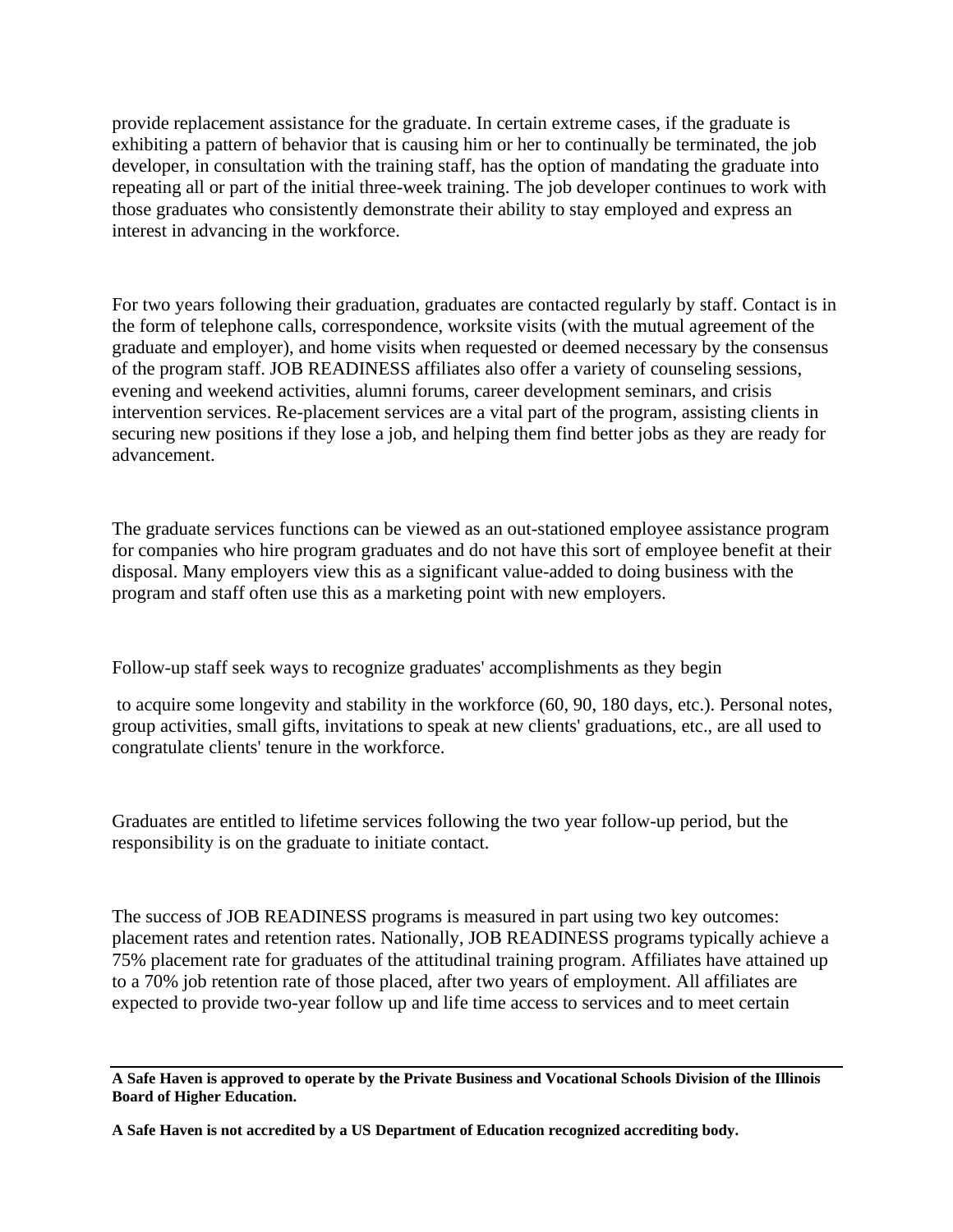performance standards. JOB READINESS National will make available recommended strategies for these retention services, but affiliates are free to design their own procedures.

#### *Career Advancement*

JOB READINESS has also started a career development program for JOB READINESS graduates. This service has as its primary goal the placement of JOB READINESS graduates in occupations with advancement potential and salaries of twenty thousand dollars a year or more in order to foster their self-sufficiency. It provides a combination of advanced attitudinal training and industry-focused skills training. Career path programs have been formally implemented in a handful of JOB READINESS sites, while others have career advancement activities that are less structured. Eventually, all affiliates are expected to offer career advancement services to help people to advance professionally and financially. No single model has proven to be uniquely successful, so it is anticipated that there will continue to be significant innovation and variation in the types of programs affiliates run.

# *Incorporating Social Services*

Many of the services JOB READINESS clients need beyond those directly pertaining to employment can be provided by other agencies, through referrals or collaborations. But in certain cases, it may be necessary or desirable to provide some services as a part of the JOB READINESS program, after the basic employment services have been solidified. JOB READINESS New York developed "For Women Only," an educational and counseling program, to respond to the unique needs of women making the transition from welfare to work. New York and Baltimore JOB READINESS run specific fatherhood programs as well, targeted at noncustodial fathers. Programs in which JOB READINESS is functioning as part of an existing organization have many examples, such as JOB READINESS San Francisco that runs its own child care programs, or JOB READINESS San Diego that is connected to a program that provides services for people who are homeless.

JOB READINESS affiliates have usually begun adding services of this type after the first three years of operations, when they have mastered all of the employment-related components and when they can analyze multi-year trends relating to the needs of their clients.

**A Safe Haven is approved to operate by the Private Business and Vocational Schools Division of the Illinois Board of Higher Education.**

**A Safe Haven is not accredited by a US Department of Education recognized accrediting body.**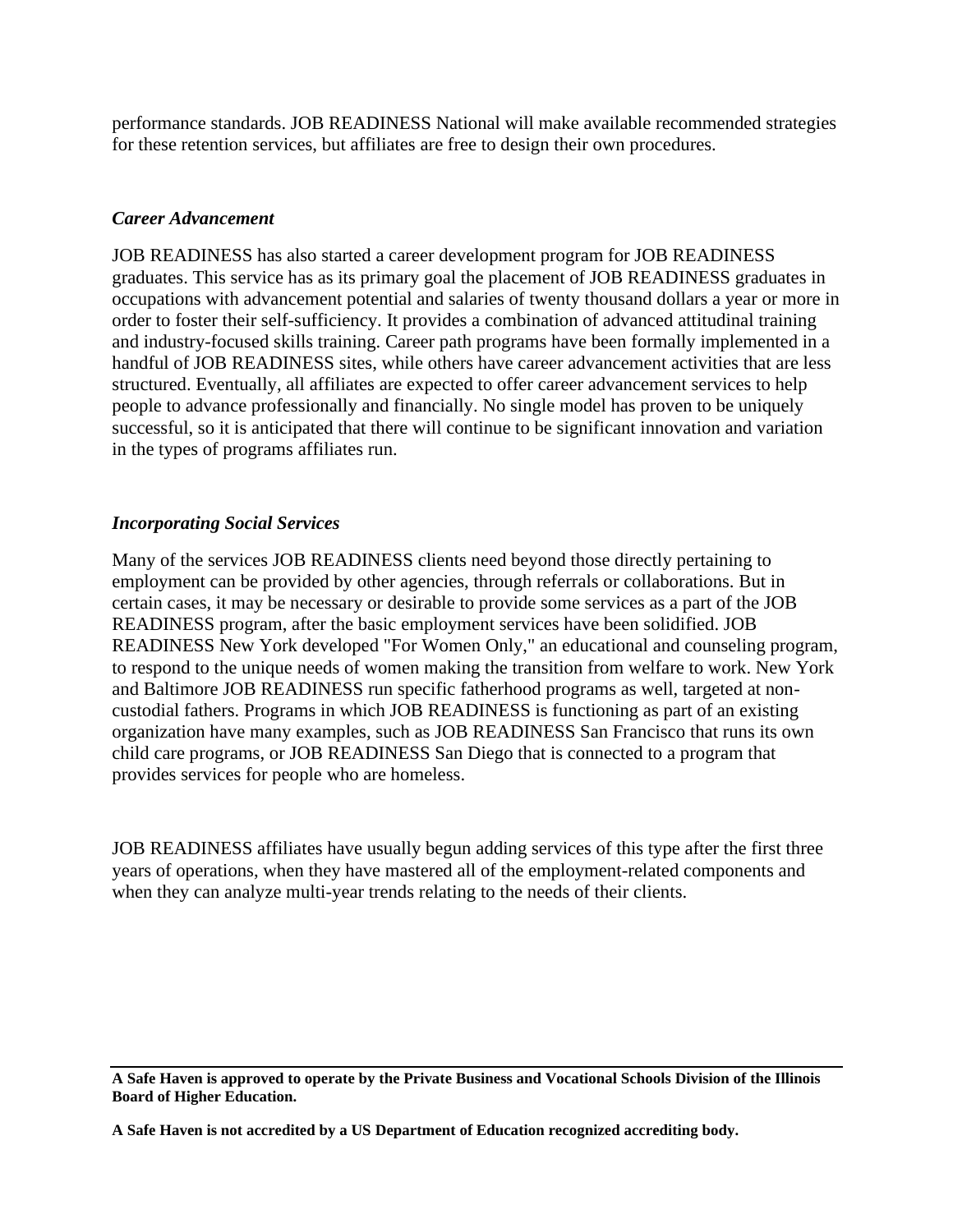#### **Culinary Arts**



#### **ASHF Foodservice Curriculum**

# **Introduction to Culinary Arts/Food Service Sanitation**

# **9-Week Program, Monday - Friday 6:45a.m - 1:30p.m.**

# **Course Goals:**

To participate in and successfully complete Entry-Level Culinary Arts 6-week Certification program and ServSafe Manager Certification program.

**A Safe Haven is approved to operate by the Private Business and Vocational Schools Division of the Illinois Board of Higher Education.**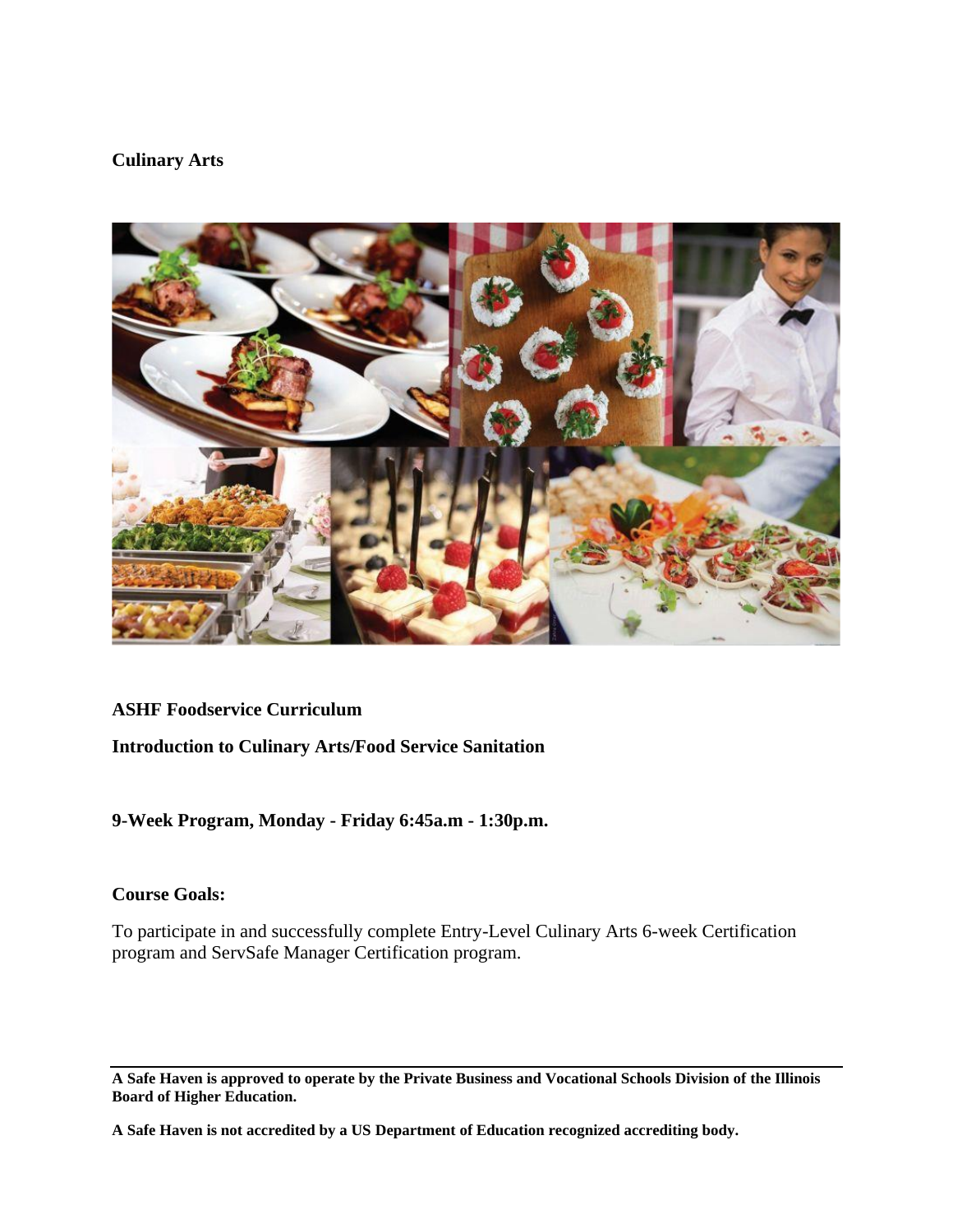Each student will learn basic FOH/BOH kitchen fundamentals and techniques to include stock, soup, and sauce preparation, knife skills, weights and measurements, cooking methods, seasoning and flavoring: Vegetable, fruit, meats and fish fabrication and complete Food Service Sanitation Manager's Certificate examination.

#### **Texts:**

The Professional Chef, 9th Edition. The Culinary Institute, Wiley.

ServSafe, 7th Edition. National Restaurant Association, Pearson.

On Cooking: A Textbook of Culinary Fundamentals, 4th Edition. Labensky, Pearson.

#### **Week One**

#### **Instructor and Student Introductions, Class Expectations and Goals**

Lab 1: Storage and receiving principles; stacking, labeling and dating; food and kitchen safety (fire and burns, knife skills, slips and falls, chemicals and equipment). Kitchen walk-through.

ServSafe Chapters: 1, 2, 3, 4

#### **Week Two**

#### **Kitchen Practical Application**

Monday - Classroom Discussion/Quizzes

Tuesday - Friday

Lab 2: Demonstration/Student Practice: knife skills, roux variations, veal and chicken stocks, soups and sauces. Culinary measurements & calculations.

Lab 3: Demonstration/Student Practice: Consommé and broths, cream soups, chowders, bean soups and bisques.

Lab 4: Demonstration/Student Practice: espagnole, red (tomato) sauce, velouté, béchamel and hollandaise sauces.

**A Safe Haven is approved to operate by the Private Business and Vocational Schools Division of the Illinois Board of Higher Education.**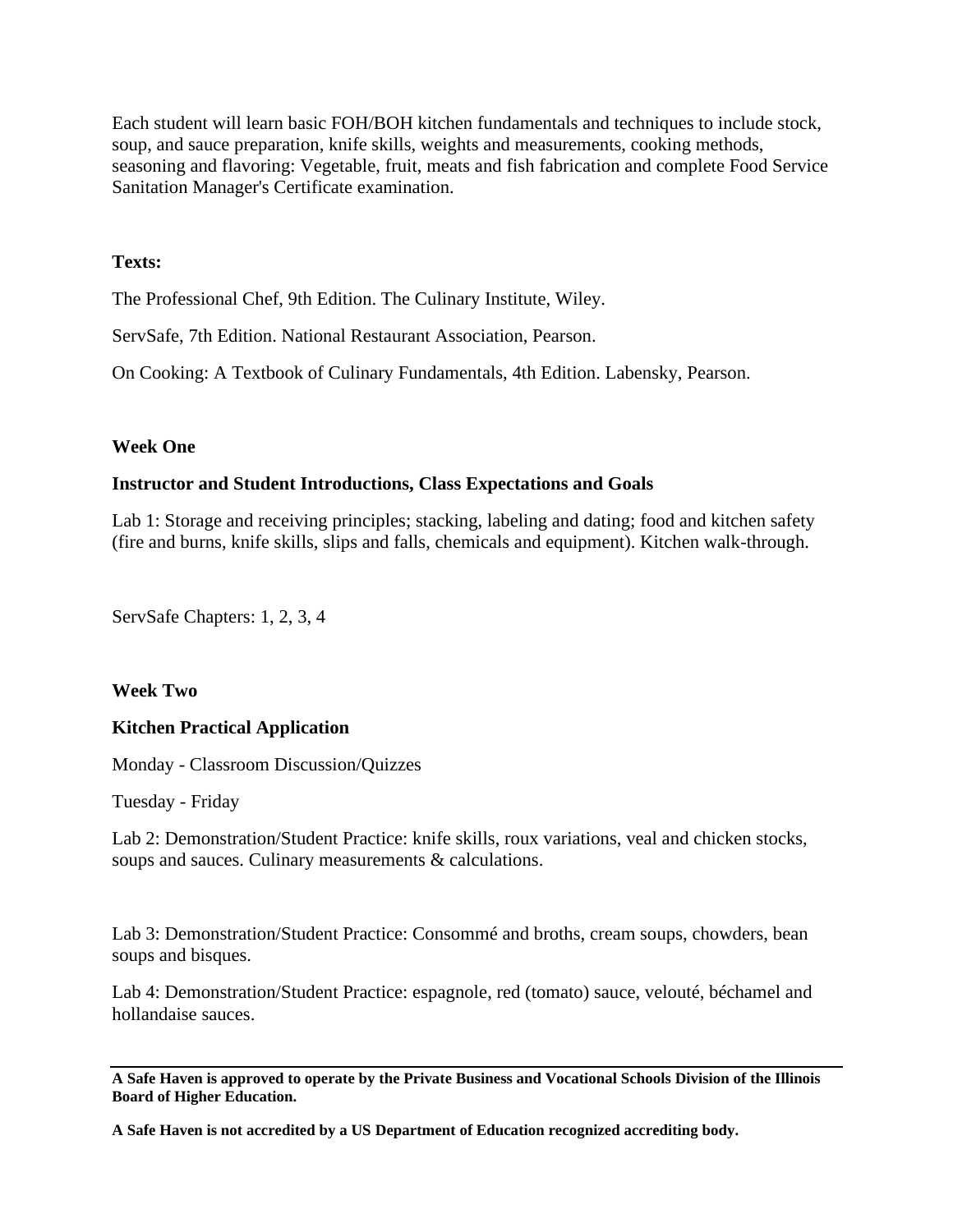ServSafe Chapters: 5, 6, 7

#### **Week Three**

#### **Kitchen Practical Application**

Monday - Classroom Discussion/Quizzes

Tuesday - Friday

Lab 5: Demonstration/Student Practice: various vegetable cuts and fruit preparation. Use of fresh herbs in cooking. Vegetarian cooking, stuffed vegetables, marinated and roasted vegetables.

Lab 6: Demonstration/Student Practice: mashed (food mill), roasted, gratin, scalloped, Anna, Lyonnaise potatoes.

Lab 6: Demonstration/Student Practice: pasta varieties, risotto, polenta, jambalaya, rice and beans.

Lab 7: Demonstration/Student Practice: practical on grilling, roasting, sauté and searing of meats, chicken and fish.

SafeServ Chapters: 8, 9, 10

#### **Week Four**

#### **Kitchen Practical Application**

Monday - Classroom Discussion/Quizzes

Tuesday - Friday

Lab 8: Demonstration/Student Practice: boning and fabrication of flat and round fish and boning chicken and meats.

**A Safe Haven is approved to operate by the Private Business and Vocational Schools Division of the Illinois Board of Higher Education.**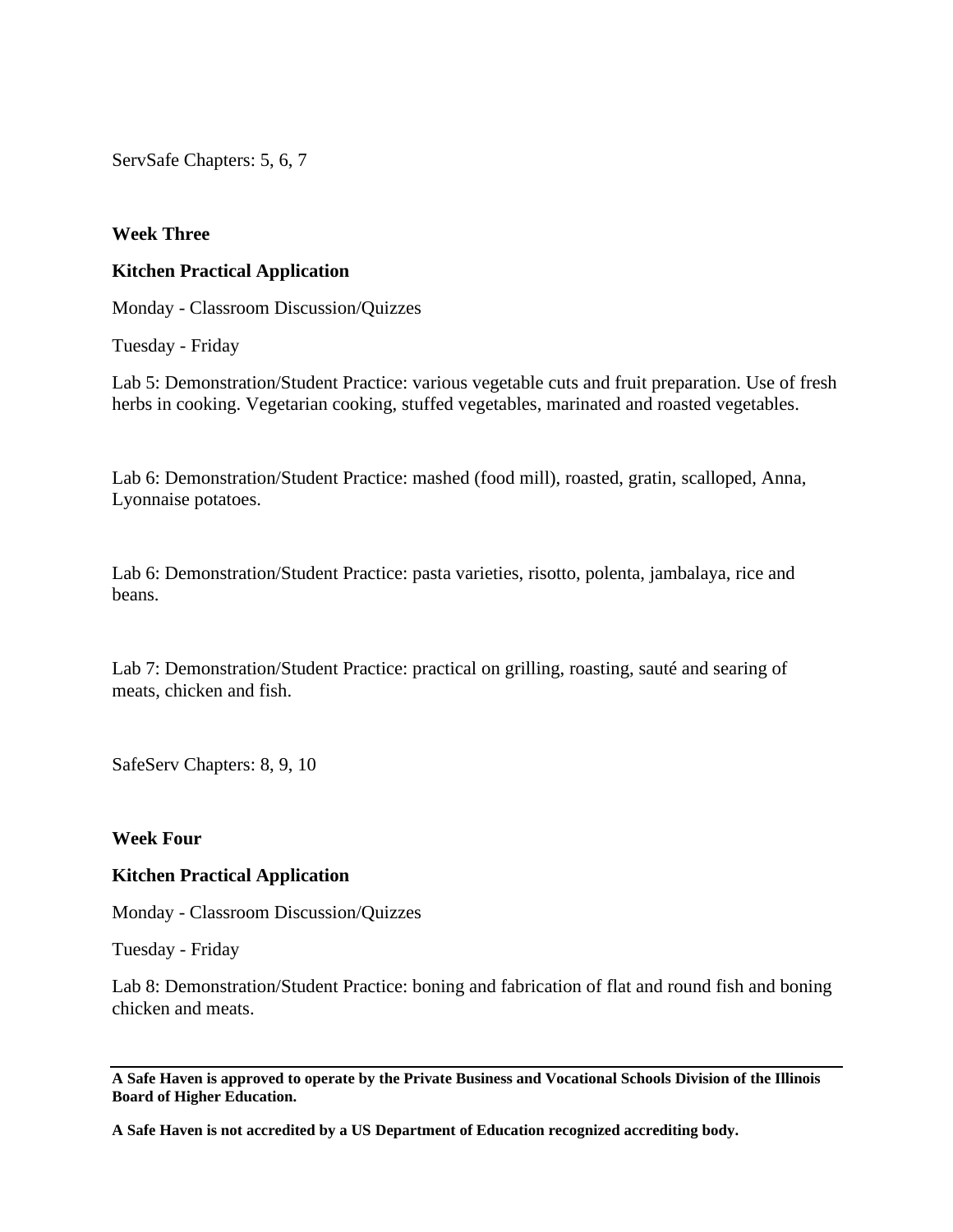Lab 8: Demonstration/Student Practice: couscous, quinoa, rice pilaf, jasmine rice and stir fry.

Lab 9: Demonstration/Student Practice: various salad preparations.

Lab 10: Demonstration/Student Practice: eggs and cheeses. Cooking eggs, various procedures and techniques.

ServSafe Chapters: Review 1, 2, 3

#### **Week Five**

#### **Kitchen Practical Application**

Monday - Classroom Discussion/Quizzes

Tuesday - Friday

Lab 11: Demonstration/Student Practice: making fresh pasta, cooking pasta and noodles, pasta and noodles with sauces.

Catering Operation Demo and Execution.

Student meal preparation for staff luncheon.

#### **Week Six**

#### **Sanitation Certification Training**

Monday - Friday

Classroom Training Only - ServSafe Chapter Review: 4, 5, 6, 7, 8, 9, 10

Team Challenge

**A Safe Haven is approved to operate by the Private Business and Vocational Schools Division of the Illinois Board of Higher Education.**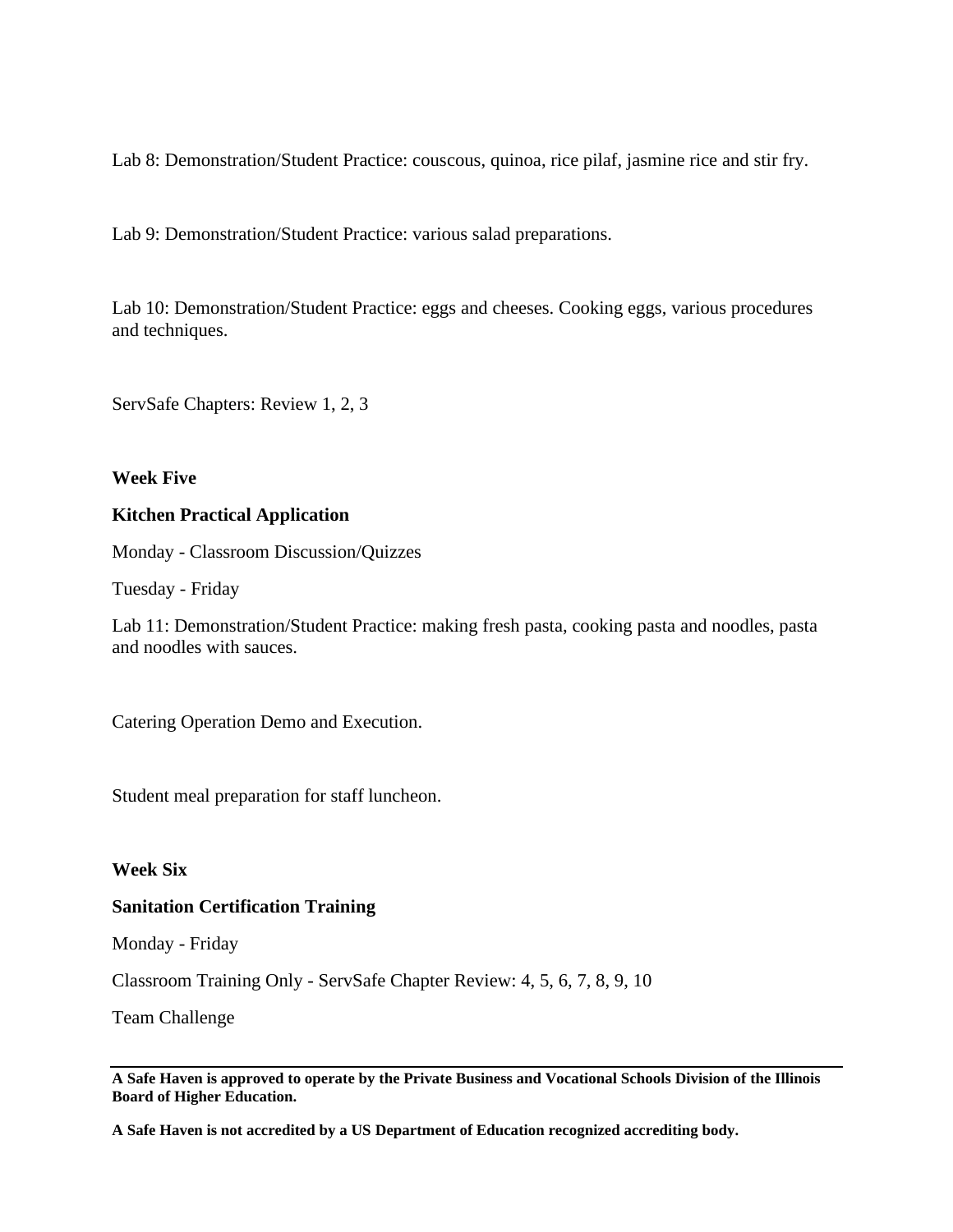Food Service/Sanitation Exam

#### **Weeks Seven - Nine**

# **On The Job/Internship/Job Search**

Student menu development, Pricing and Costing out, Catering and Job search

ASHF Staff Luncheon

On the Job Training at another food service operation or on-site

Financial Assistance with transportation to and from Work Assignment

## **Certifications**

All program graduates receive ServSafe Food Handler Certification recognized by the National Restaurant Association and have the practical experience necessary to be successful in a restaurant environment.

**Culinary Calendar Course Schedule**

**3 -4 Proposed Cohorts for Calendar Year 2021**

**A Safe Haven is approved to operate by the Private Business and Vocational Schools Division of the Illinois Board of Higher Education.**

**A Safe Haven is not accredited by a US Department of Education recognized accrediting body.**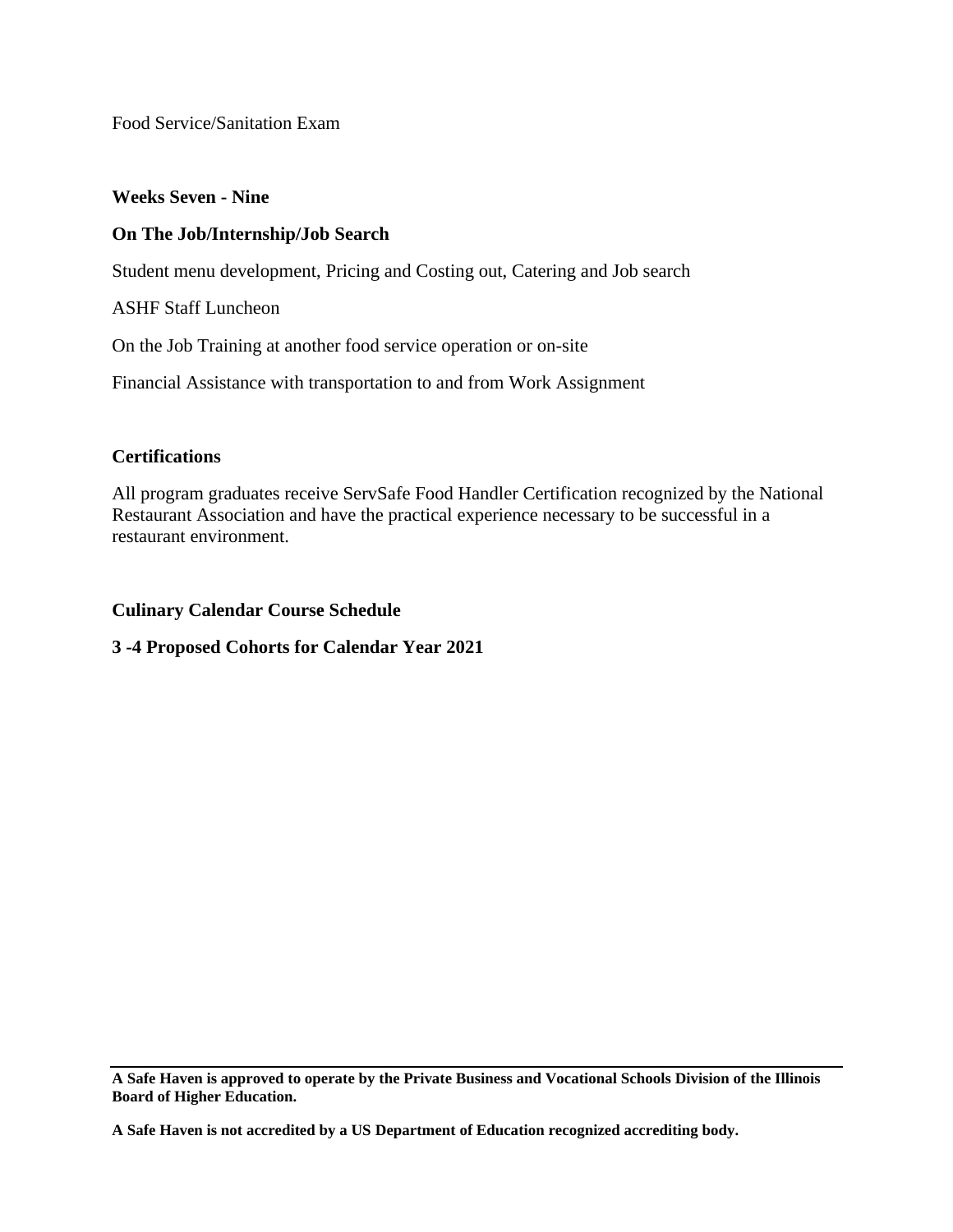## **WELDING -14 Week Program**



ASHF's CWD offers training in several industry sectors. We implement training in those sectors that have employment needs and offer gainful employment. Welding jobs fit the criteria of both demand and pay that will help our clients transcend homelessness to achieve self-sufficiency. The metal fabricating industry which includes welding is expected to experience a 15% growth and an increased demand for trained welders, cutters, solderers, and brazers. Our program, along with helping our clients, also addresses the skills gap in the metal fabricating industry that has created a critical skills shortage and left many positions unfilled.

As a result of the demand for a properly trained workforce, ASHF and its local collaborative partners are joining together to offer a well-rounded community-based welding training program. Launched in July 2014, the Welding Training will offer an Introduction to Welding, GMAW-MIG. ASHF brings together JOB READINESS Job Readiness, Life Skills, Adult Basic Education and Welding Skill Training courses from its newly developed Training Warehouse with a dedicated sole purpose of providing trainees with a real-life shop floor environment. The facility, managed by ASHF is adjacent to our main headquarters, easily accessible to residents. Under the pilot program, ASHF will develop a recruitment, training, placement and retention program to help provide local manufacturers with a ready and well-trained local workforce for

**A Safe Haven is approved to operate by the Private Business and Vocational Schools Division of the Illinois Board of Higher Education.**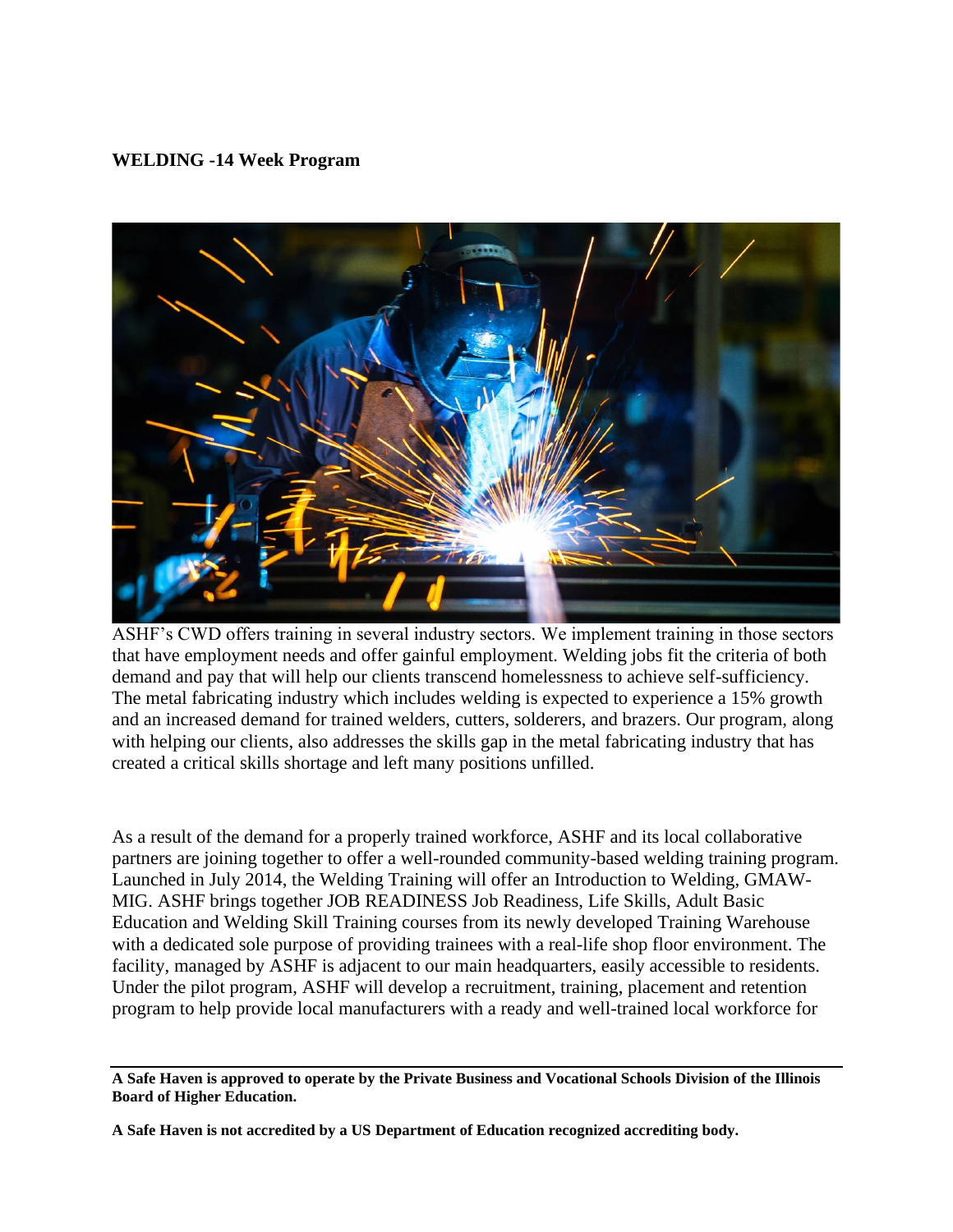occupations that are in high demand. At program launch, the pilot will focus on ASHF unemployed residents, giving priority to ex-offenders which makes up over 50% of our client population.

ASHF's technical curriculum will be industry driven and will offer trainees an opportunity to earn industry credentials in OSHA 10 and American Welding Society. The technical skill training is combined with ASHF's supportive services to ensure trainees success and economic self-sufficiency. The program will address the skills gap in the metal fabricating industry through its welding training program. The skills gap is now reaching critical levels, with over 600,000 unfilled positions throughout the United States. Approximately, 30,000 of those positions exist in Illinois. This skills gap – originally identified by the Illinois Critical Skills Shortage Initiative – is an openly acknowledged problem that has engaged manufacturers, educators and local government for years. The Bureau of Labor Statistics' Occupational Outlook Handbook 2012- 2020 indicates the employment of welders, cutters, solderers, and brazers is projected to grow 6 percent from 2012 to 2022, slower than the average for all occupations, with a median annual wage of \$36,000.

The curriculum will prepare completers for entry-level MIG welding positions, but will also offer opportunities for trainees to advance up the career ladder, for example, TIG, Stick, and quality control. Each trainee completes a skills and needs identification assessment that includes taking and reviewing the results of the Test of Adult Basic Education (TABE) to determine math and reading skill levels, as well as a one-on-one interview with a case management staff to assess the test scores and soft skills, industry and business skills/experience, career interests, barriers to employment, evaluation of any disabilities or barriers that might impact employment opportunities (i.e., vision, hearing, criminal background, or mobility limitations), support service needs (such as transportation, childcare, housing), and eligibility determination for programspecific purposes (i.e., work-readiness/life skills training for those who have diplomas or GED certificates, or the GED program for those with neither credential).

The goal of the welding job training, placement and retention program is to provide instruction for homeless, unemployed ex-offenders to learn vocational and life skills that will prepare them for entry-level positions in the metalworking industry, and reduce their risk of recidivism. ASHF's technical curriculum will be industry-driven and offer trainees opportunities to earn industry credentials in OSHA 10 and the American Welding Society. The technical skill training is combined with ASHF's comprehensive supportive services which is aimed at addressing any barriers to each trainees long-term success.

**A Safe Haven is approved to operate by the Private Business and Vocational Schools Division of the Illinois Board of Higher Education.**

**A Safe Haven is not accredited by a US Department of Education recognized accrediting body.**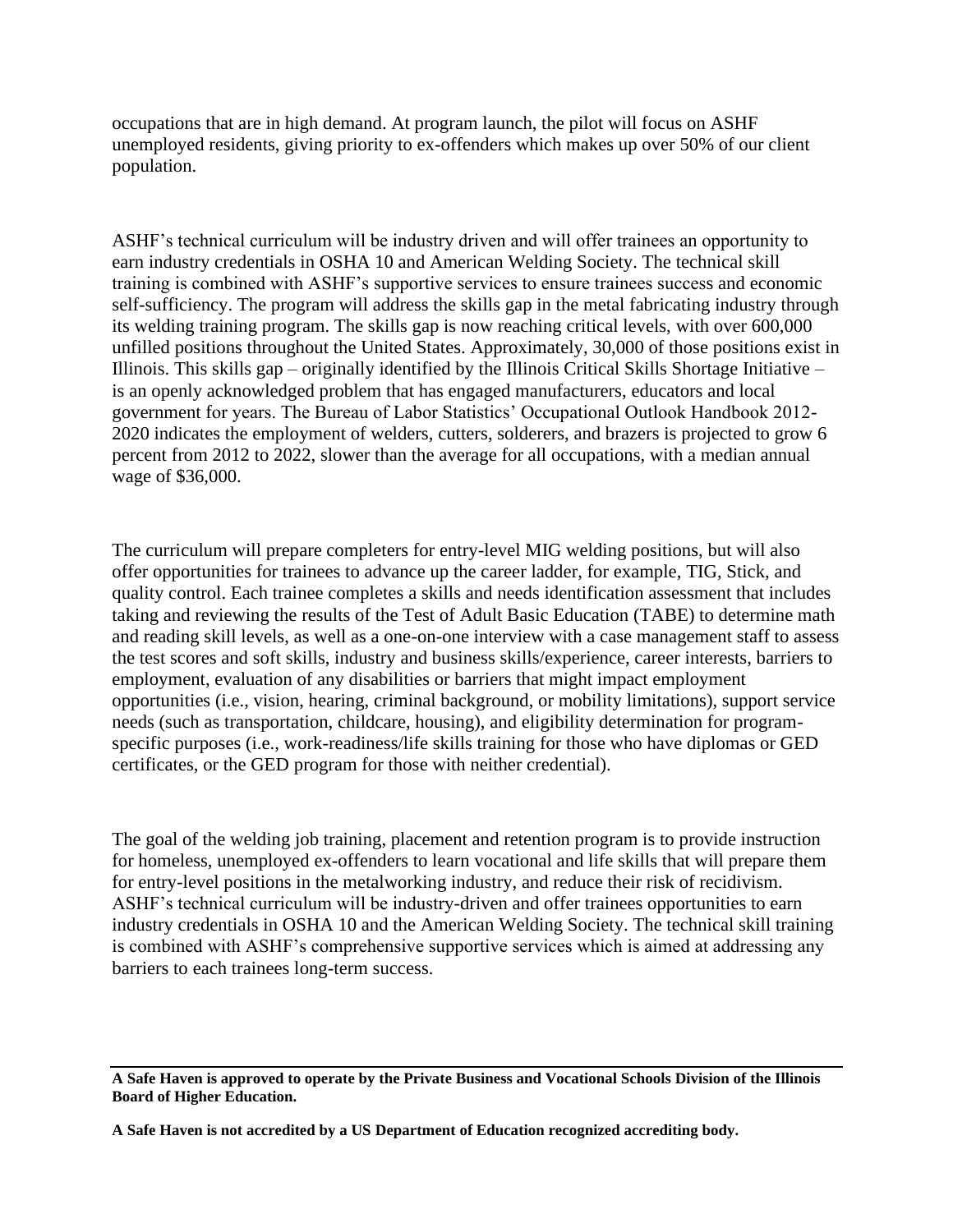Welding trainees will earn certifications through OSHA 10-Hour for General Industry, and the American Welding Society (AWS). Obtainment of industry credentials is a vital component of the welding training program. These credentials will help make trainees more competitive in the job market, and are particularly important for trainees who are new to the manufacturing field and ex-offenders who have more significant barriers to employment. We have added a contractual welding instructor with an extensive career in the metal fabricating industry as well as significant teaching experience. The curriculum will have a heavy focus on Gas Metal Arc Welding (GMAW), which is more commonly known as MIG, and introductions to other common welding processes, such as Shielded Metal Arc (Stick) and Gas Tungsten Arc Welding (GTAW or TIG) (see attached curriculum).

The majority of class hours will be spent on the shop floor with trainees focusing on hands-on competency-based training. Classroom instruction will include interpretation of welding drawings and symbols, types of joints and types of welds. ASHF will provide all materials, supplies, tools, safety gear, and testing fees for trainees during their training. ASHF will also provide weekly CTA fare cards during training and for the first two weeks after job placement to ensure that trainees are able to get to training and work. Trainees will not be required to pay anything out of pocket throughout the entire training. Trainees will be required to attend training at ASHF training center located at 2501 West Taylor Street. The facility is 25,683 sq. ft., of which 4,000 sq. ft. will be dedicated to the welding program. We have four separate welding booths that are equipped for MIG Welding. Over time, the plan is to expand the number of welding booths to build capacity and serve more clients and this will allow for the integration of more TIG and Stick welding and grinding skills into the training curriculum. The full curriculum follows:

**A Safe Haven is approved to operate by the Private Business and Vocational Schools Division of the Illinois Board of Higher Education.**

**A Safe Haven is not accredited by a US Department of Education recognized accrediting body.**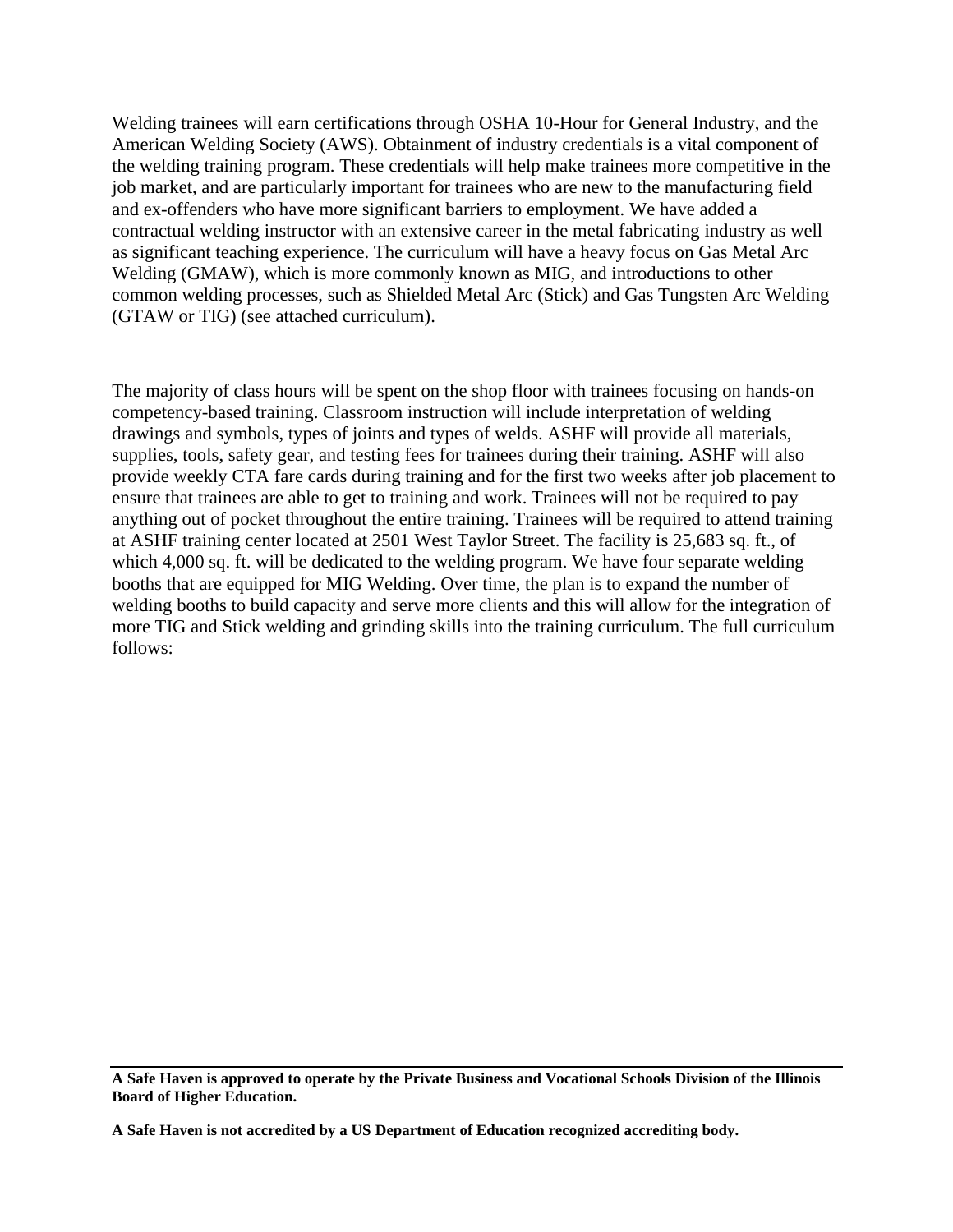## **Welding Calendar Course Schedule**

#### **3-4 Proposed Cohorts Calendar Year 2021**

A Safe Haven's Welding Vocational Skills Training offers an Open Entry/Open Exit program model and students can enroll in the training at any time during the calendar year. The peer-topeer model has allowed for an increased number of students in our classroom and a smoother path to job training, placement, and retention services for our resident population.

**A Safe Haven is approved to operate by the Private Business and Vocational Schools Division of the Illinois Board of Higher Education.**

**A Safe Haven is not accredited by a US Department of Education recognized accrediting body.**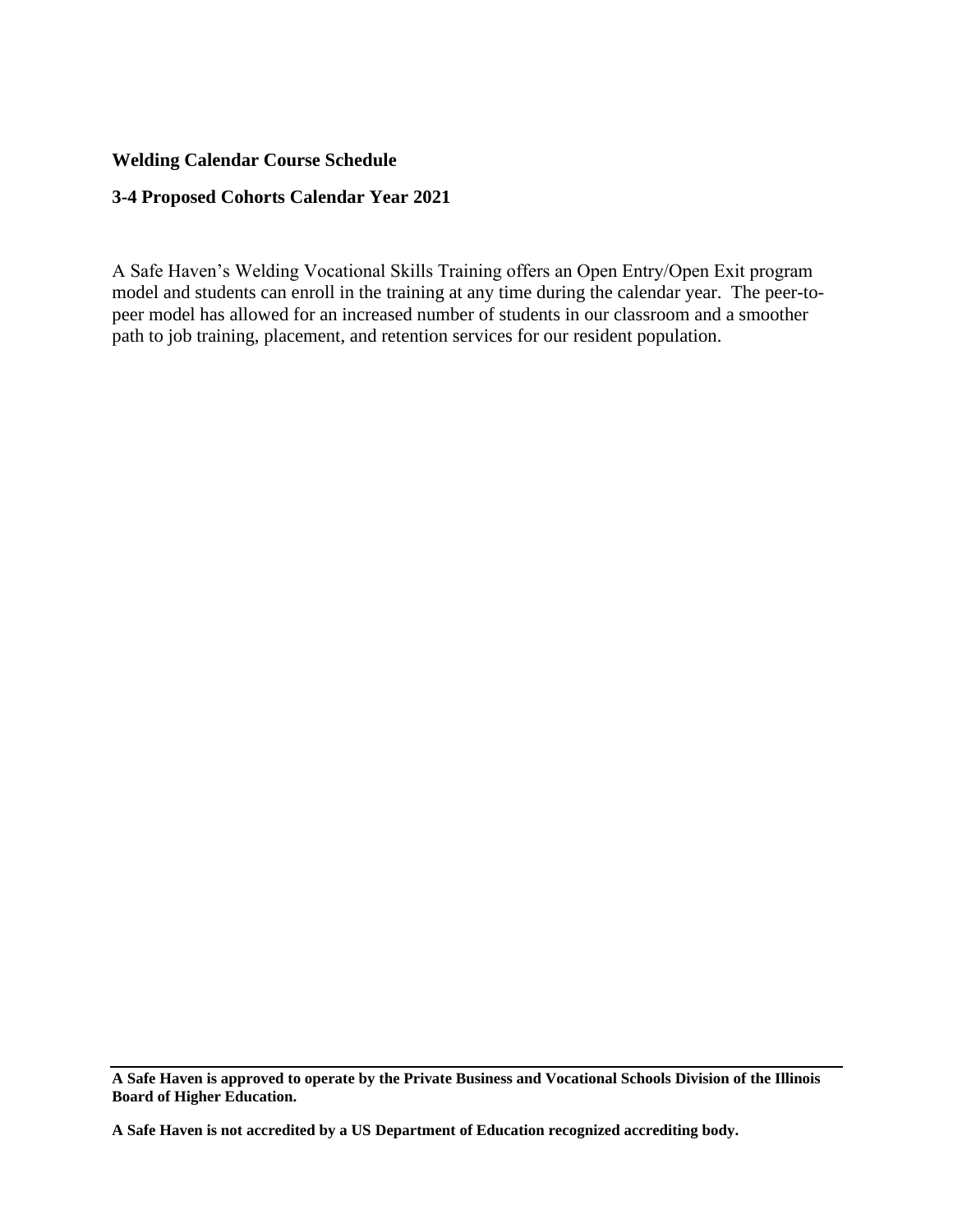# **TUITION, FEES AND OTHER CHARGES**

#### **2) Schedule of tuition, fees and all other charges and expenses necessary for completion of the course of study, and cancellation and refund policies;**

ASHF covers all training, examination fees, supplies, materials and in some cases, transportation costs and any other expenses associated with the job training, certification and placement process. ASHF recognizes the value of sending its trainees to obtain nationally recognized AWS for Welders and ServSafe Credentials. The multiple benefits allotted to AWS certified welders and Certified Culinary Arts professionals include potential for higher salary, stronger employment demand and increased job stability. Moreover, initial certification offers improved opportunities for career advancement and eventual specialized certification. ASHF's welding and culinary arts training program, in conjunction with certification, provides program participants with the tools for self-sufficiency and long term success in a fulfilling career.

**3) Student success data as required pursuant to Section 37 of the Act and this Part and any data to satisfy Board reporting requirements;** *(See section 1095.240 below for list of required disclosure information)* 

**A Safe Haven is approved to operate by the Private Business and Vocational Schools Division of the Illinois Board of Higher Education.**

**A Safe Haven is not accredited by a US Department of Education recognized accrediting body.**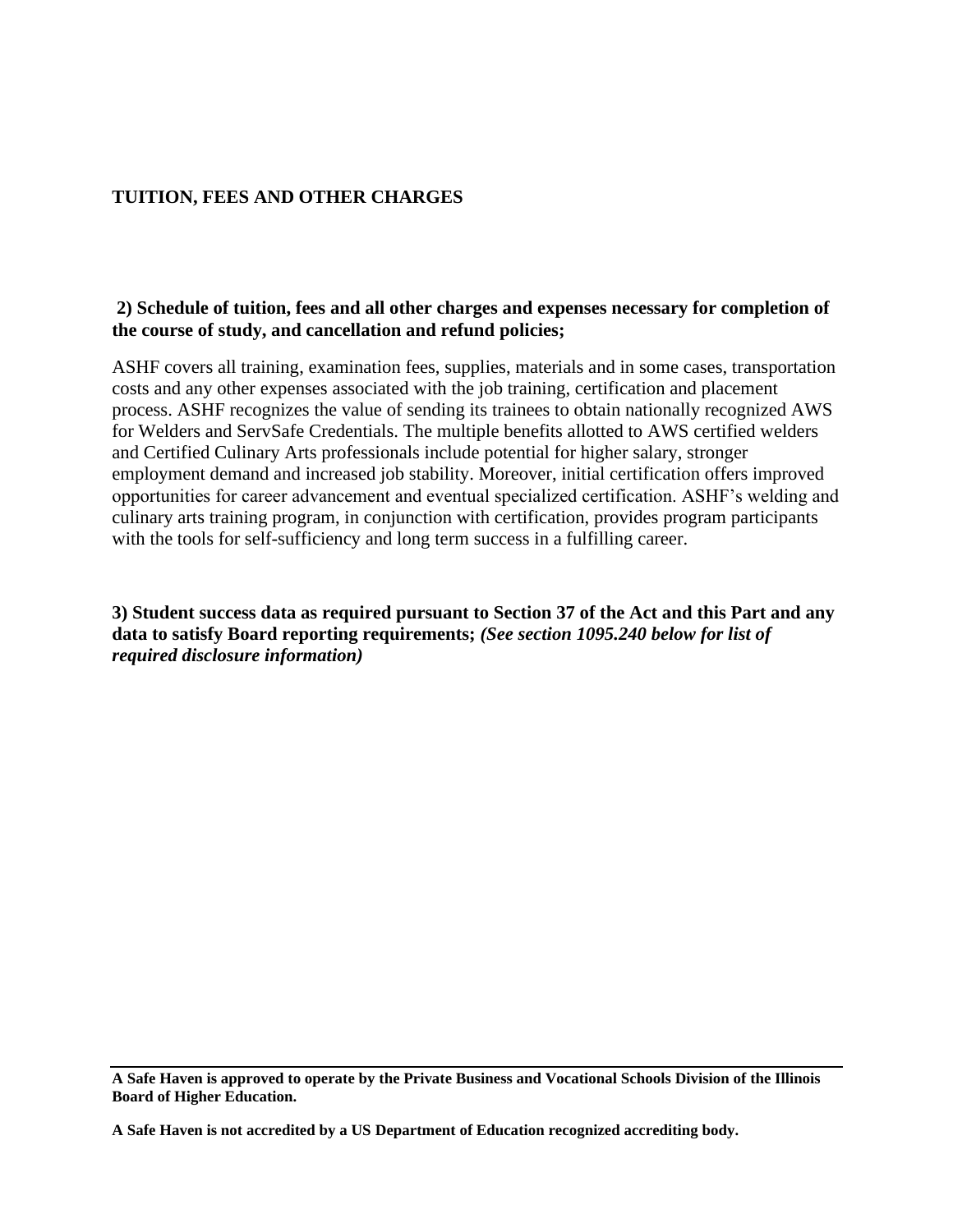# **WORKFORCE DEVELOPMENT**

#### **JOB TRAINING AND PLACEMENT IMPACT**

| <b>A Safe Haven Foundations Outputs Table</b>                                         |                                             |                                                      |                                            |                                                      |                                                |                                             |  |
|---------------------------------------------------------------------------------------|---------------------------------------------|------------------------------------------------------|--------------------------------------------|------------------------------------------------------|------------------------------------------------|---------------------------------------------|--|
| <b>Expected Outputs</b>                                                               | <b>Previous</b><br>Year<br>Goal<br>(FY2016) | <b>Previous</b><br>Year<br><b>Actual</b><br>(FY2016) | <b>Current</b><br>Year<br>Goal<br>(FY2017) | <b>Previous</b><br>Year<br><b>Actual</b><br>(FY2017) | <b>Project</b><br>Goal<br>for<br><b>FY2018</b> | Project<br><b>Goal</b> for<br><b>FY2019</b> |  |
| Provide Interim,<br>Emergency, and<br>Overnight Shelter                               | 4,470                                       | 5,570                                                | 5,000                                      | 2,673                                                | 5,000                                          | 5,000                                       |  |
| Assess clients for<br><b>Substance Abuse</b><br>and/or Mental<br>Health               | 4,470                                       | 5,570                                                | 5,000                                      | 2,673                                                | 5,000                                          | 5,000                                       |  |
| <b>TABE</b> test trainees<br>to determine track                                       | 500                                         | 770                                                  | 500                                        | 275                                                  | 500                                            | 500                                         |  |
| Provide JOB<br><b>READINESS</b> job<br>readiness training                             | 200                                         | 349                                                  | 200                                        | 162                                                  | 200                                            | 200                                         |  |
| Provide on-the-job<br>training to assist<br>clients on a career<br>path (landscaping) | 80                                          | 95                                                   | 100                                        | 85                                                   | 100                                            | 100                                         |  |
| Provide ongoing<br>networking and<br>skills development<br>opportunities              | 500                                         | 520                                                  | 500                                        | 360                                                  | 500                                            | 500                                         |  |
| Provide Financial<br>Literacy One-on-<br>One Counseling                               | 200                                         | 224                                                  | 200                                        | 125                                                  | 200                                            | 200                                         |  |
| Provide Financial<br><b>Literacy Group</b>                                            | 24                                          | 24                                                   | 24                                         | 12                                                   | 24                                             | 24                                          |  |

**A Safe Haven is approved to operate by the Private Business and Vocational Schools Division of the Illinois Board of Higher Education.**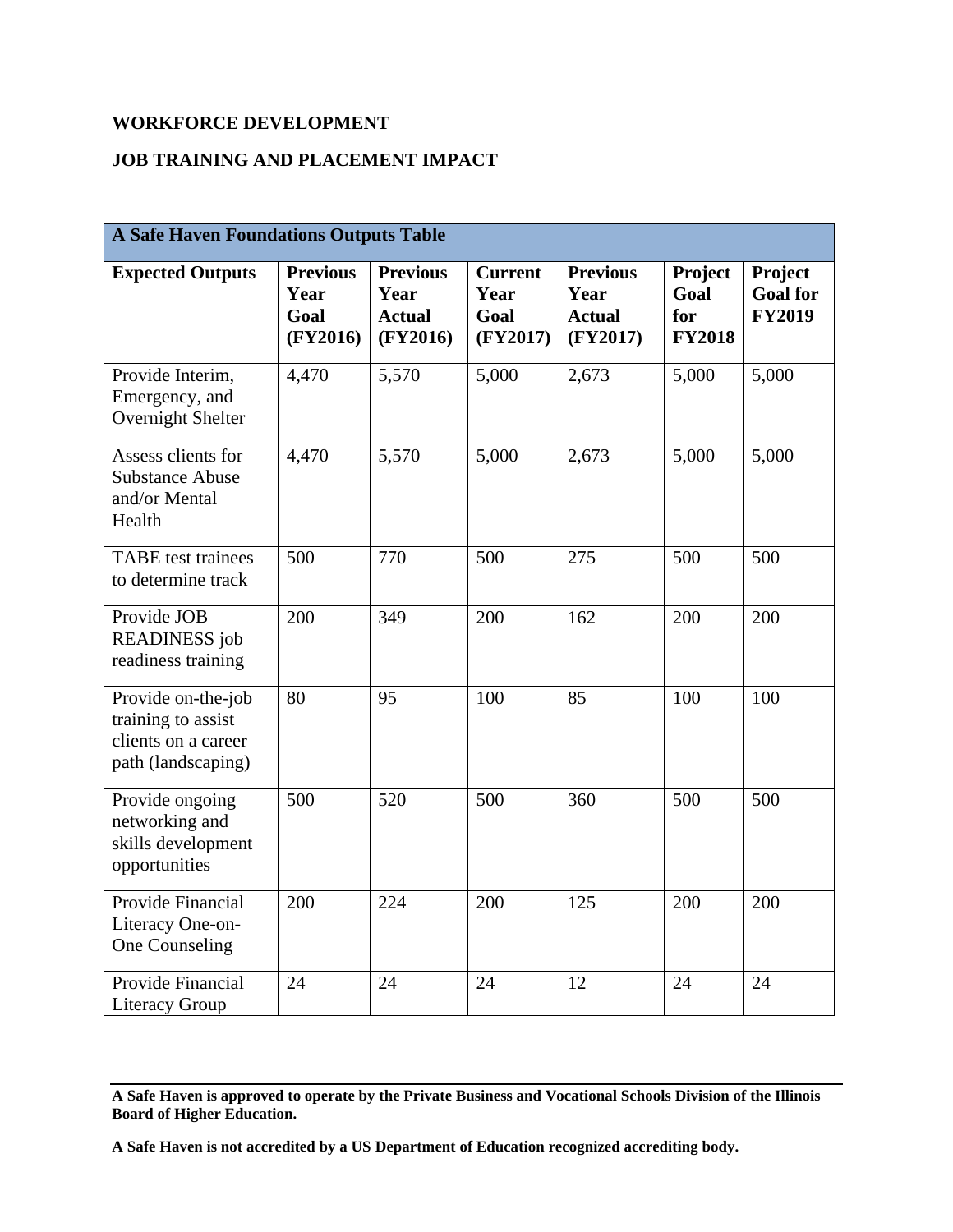| Sessions                                                                   |                                             |                                                      |                                            |                                                      |                                                |                                             |  |
|----------------------------------------------------------------------------|---------------------------------------------|------------------------------------------------------|--------------------------------------------|------------------------------------------------------|------------------------------------------------|---------------------------------------------|--|
| Provide vocational<br>skills training<br>(welding)                         | 50                                          | 31                                                   | 35                                         | 12                                                   | 35                                             | 35                                          |  |
| Provide vocational<br>skills training<br>(Culinary Arts)                   | 60                                          | 59                                                   | 48                                         | 26                                                   | 48                                             | 48                                          |  |
| Youth receive job<br>readiness training                                    | 70                                          | 60                                                   | 110                                        | 104                                                  | 110                                            | 110                                         |  |
| Youth receive<br>financial literacy<br>training                            | 70                                          | 60                                                   | 110                                        | 104                                                  | 110                                            | 110                                         |  |
| Trainees are<br>prepared for AWS<br>Welding<br>Certification               | 35                                          | 25                                                   | 25                                         | 12                                                   | 35                                             | 35                                          |  |
| Trainees are<br>prepared for OSHA<br>10 Certifications                     | 45                                          | 23                                                   | 35                                         | 16                                                   | 35                                             | 35                                          |  |
| Trainees are<br>prepared for<br>ServSafe (culinary<br>arts certifications) | 50                                          | 37                                                   | 38                                         | 24                                                   | 38                                             | 38                                          |  |
| Manufacturing<br>bridge for low-<br>literacy learners                      | 10                                          | 10                                                   | 10                                         | 5                                                    | 10                                             | 10                                          |  |
| <b>A Safe Haven Foundations Outcomes Table</b>                             |                                             |                                                      |                                            |                                                      |                                                |                                             |  |
| <b>Expected Outputs</b>                                                    | <b>Previous</b><br>Year<br>Goal<br>(FY2016) | <b>Previous</b><br>Year<br><b>Actual</b><br>(FY2016) | <b>Current</b><br>Year<br>Goal<br>(FY2017) | <b>Previous</b><br>Year<br><b>Actual</b><br>(FY2017) | <b>Project</b><br>Goal<br>for<br><b>FY2018</b> | Project<br><b>Goal</b> for<br><b>FY2019</b> |  |
| Improve<br>employability of<br>residents and low-<br>income community      | 120                                         | 118                                                  | 120                                        | 49                                                   | 120                                            | 120                                         |  |

**A Safe Haven is approved to operate by the Private Business and Vocational Schools Division of the Illinois Board of Higher Education.**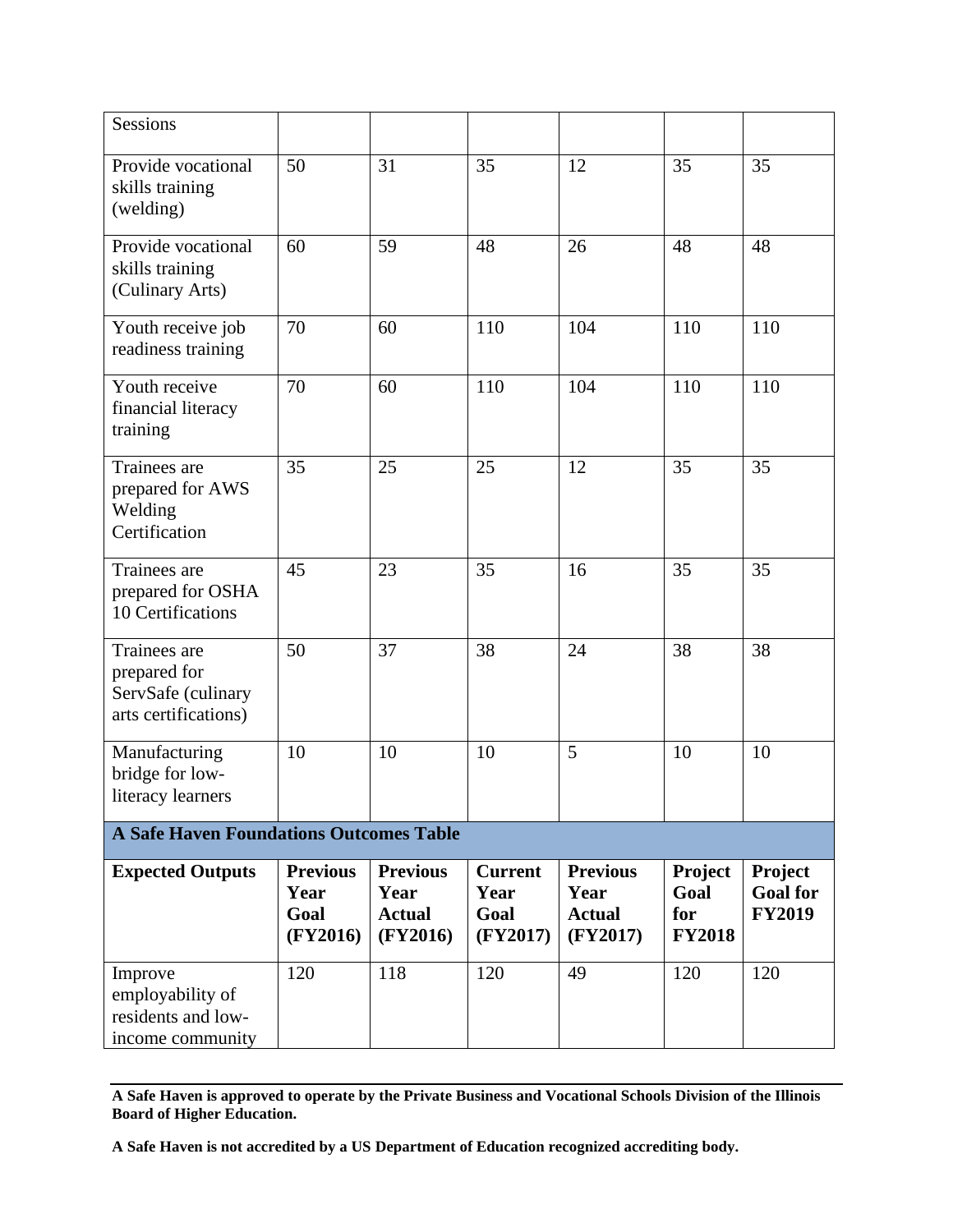| members                                                                                                                    |     |     |     |     |     |     |
|----------------------------------------------------------------------------------------------------------------------------|-----|-----|-----|-----|-----|-----|
| Youth develop<br>critical life skills<br>(work ethic, time<br>management, money<br>management)                             | 70  | 60  | 110 | 104 | 110 | 110 |
| Direct Hire job<br>placements                                                                                              | 350 | 399 | 300 | 175 | 300 | 300 |
| Transitional job<br>placements                                                                                             | 480 | 522 | 430 | 280 | 430 | 430 |
| Subsidized job<br>placements (Youth)                                                                                       | 70  | 60  | 110 | 104 | 110 | 110 |
| Increases in net<br>income                                                                                                 | 600 | 770 | 500 | 559 | 500 | 500 |
| 30 Day job retention<br><b>JOB READINESS,</b><br>Welding,<br>Landscaping, CTA<br>Apprenticeship and<br><b>Summer Youth</b> | 100 | 338 | 100 | 280 | 150 | 150 |
| 60 Day job retention<br><b>JOB READINESS,</b><br>Welding,<br>Landscaping, CTA<br>Apprenticeship and<br><b>Summer Youth</b> | 150 | 218 | 150 | 174 | 150 | 150 |
| 90 Day job retention<br>Landscaping, CTA<br>Apprenticeship and<br>Welding                                                  | 80  | 114 | 80  | 40  | 80  | 80  |
| 1 Year retention<br>Landscaping and<br>CTA Apprenticeship                                                                  | 80  | 114 | 80  | 70  | 80  | 80  |
| Trainees improve                                                                                                           | 96  | 85  | 90  | 45  | 90  | 90  |

**A Safe Haven is approved to operate by the Private Business and Vocational Schools Division of the Illinois Board of Higher Education.**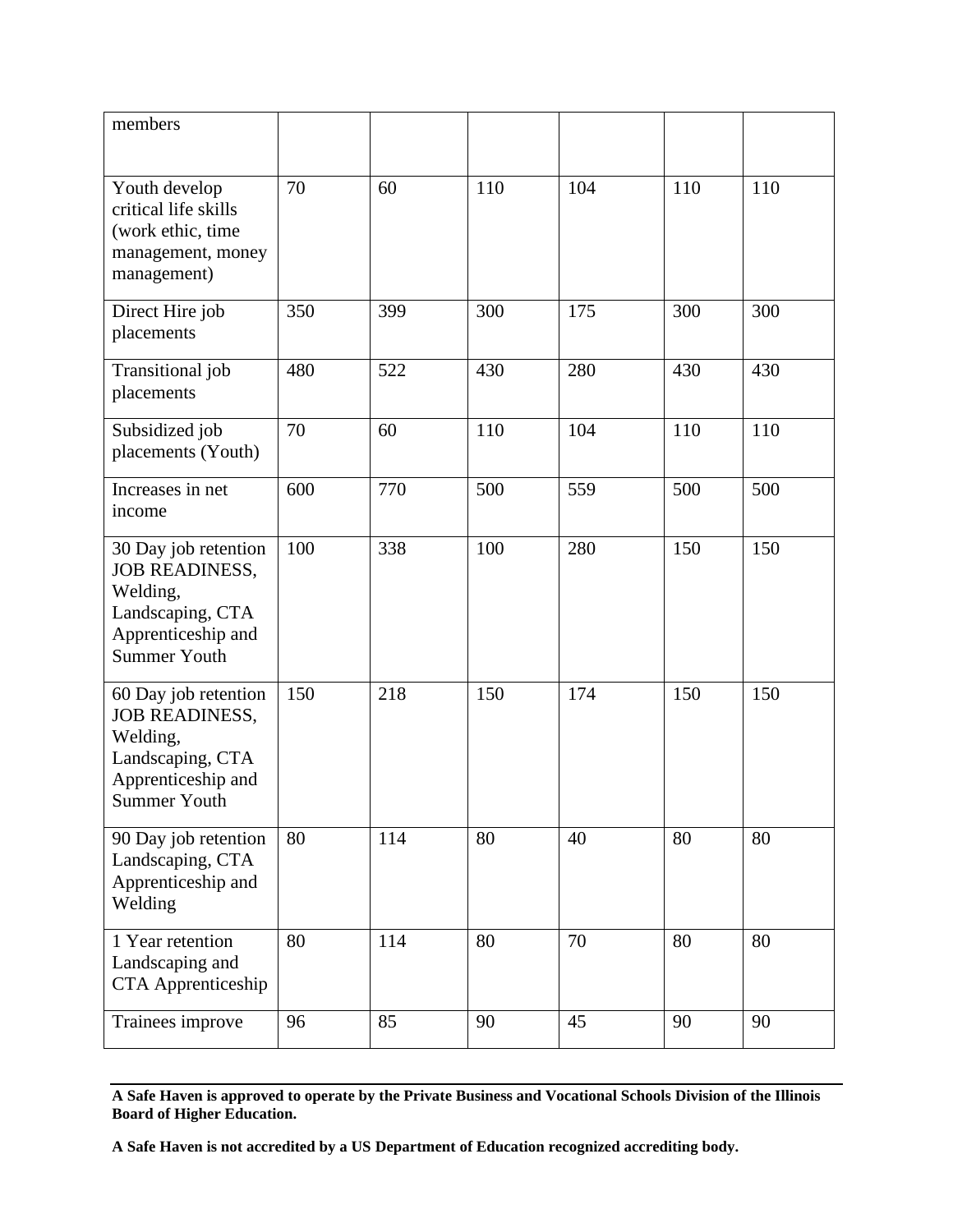| academic<br>achievement                             |     |    |    |    |     |     |
|-----------------------------------------------------|-----|----|----|----|-----|-----|
| Trainees earn<br>industry-recognized<br>credentials | 130 | 85 | 98 | 52 | 108 | 108 |

**A Safe Haven is approved to operate by the Private Business and Vocational Schools Division of the Illinois Board of Higher Education.**

**A Safe Haven is not accredited by a US Department of Education recognized accrediting body.**